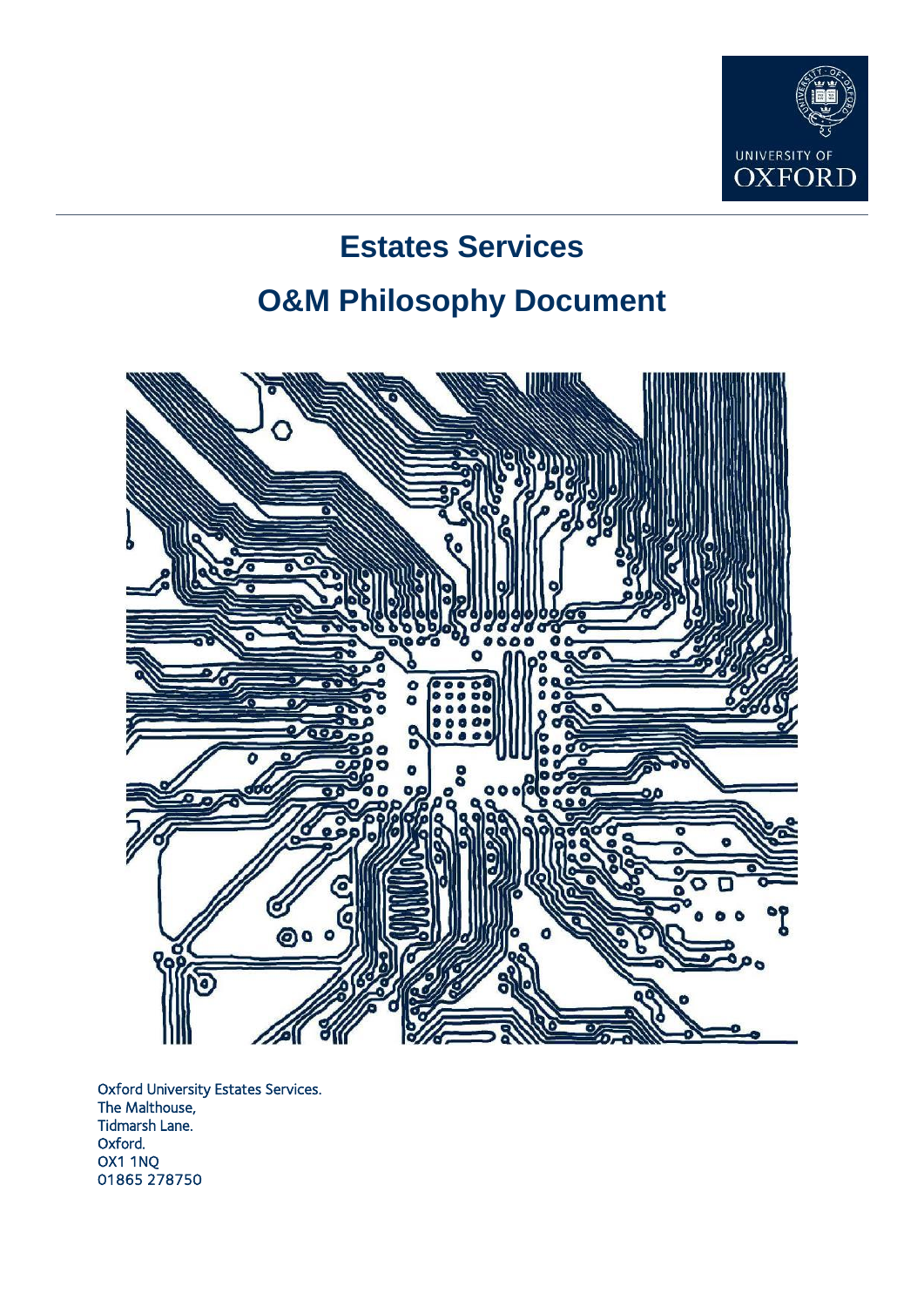Author: Stephen Pearson

Checked by: Emilia McDonald, Charles Hendry, Iain Critchlow, Tracey Iles, Richard Jones, Liz Liddiard

Approved by: Isobel Hughes

Revision: 01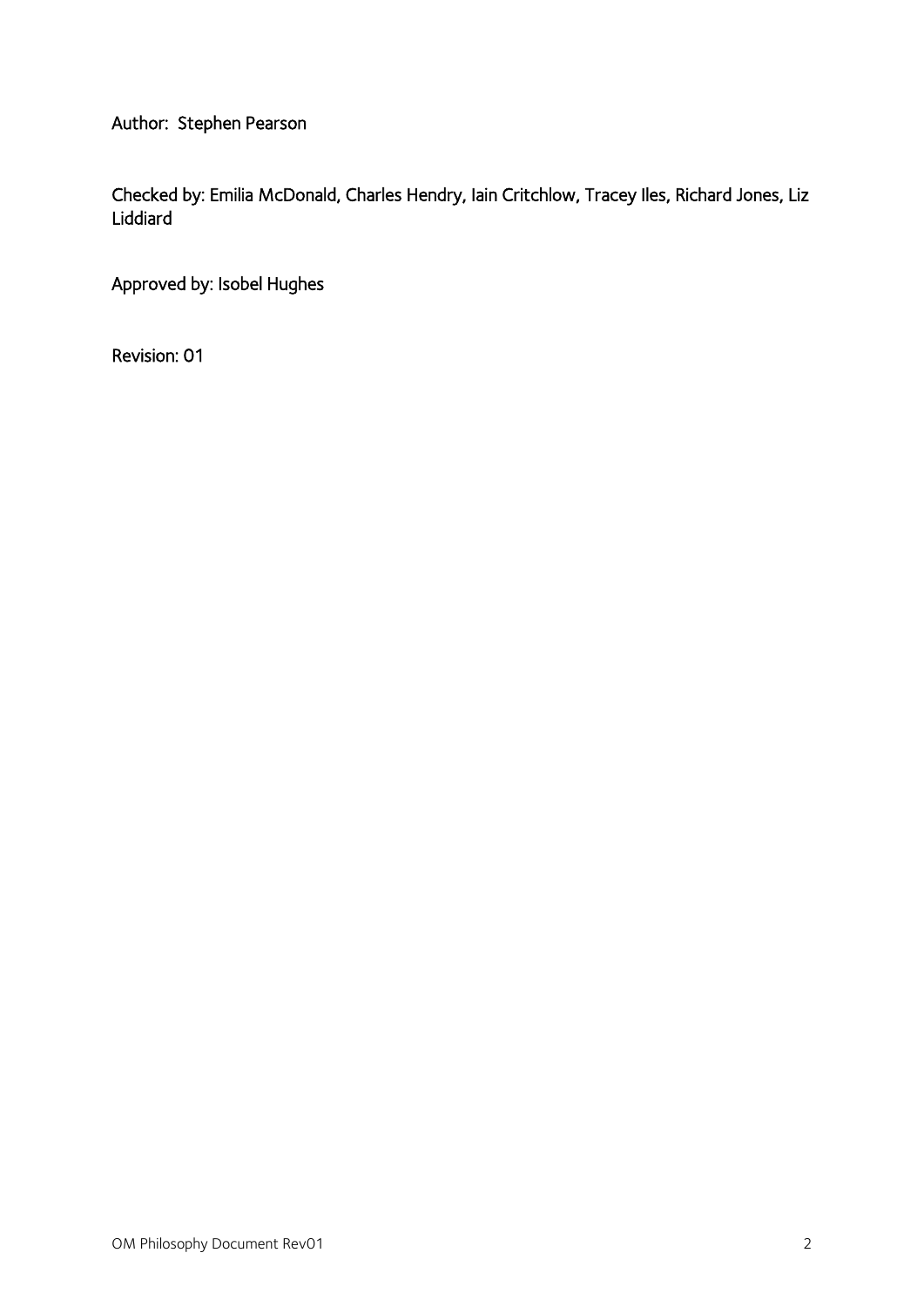# Contents

| 1. |            | Definitions and terms<br>4                                                   |                |
|----|------------|------------------------------------------------------------------------------|----------------|
| 2. |            | Guidance for the Production of Project Documentation<br>6                    |                |
|    | 2.1        |                                                                              |                |
|    | 2.2        |                                                                              |                |
|    | 2.3        |                                                                              |                |
| 3. |            | University Departments' and Estates Services' Teams overview of requirements | $\overline{7}$ |
| 4. |            | CAD Drawings and BIM 8                                                       |                |
|    | 4.1        |                                                                              |                |
|    | 4.2        |                                                                              |                |
|    | 4.3        |                                                                              |                |
|    | 4.4        |                                                                              |                |
| 5. |            | Hardcopy drawings<br>10                                                      |                |
| 6. |            | Electrical Access database (ElecFM) 11                                       |                |
|    | 6.1        |                                                                              |                |
|    | 6.2        |                                                                              |                |
| 7. |            | Estates Services Building Database (Planon) 12                               |                |
|    | 7.1        |                                                                              |                |
|    | 7.2        |                                                                              |                |
| 8. |            | Operation and Maintenance Manuals documentation 14                           |                |
|    | 8.1        |                                                                              |                |
|    | 8.2        |                                                                              |                |
|    | 8.3        |                                                                              |                |
|    | 8.4        |                                                                              |                |
|    | 8.5        |                                                                              |                |
|    | 8.6        |                                                                              |                |
|    | Appendix A | Roles and Responsibilities Matrix for EOMM<br>25                             |                |
|    | Appendix B | Operation and Maintenance Manual Process Flow 26                             |                |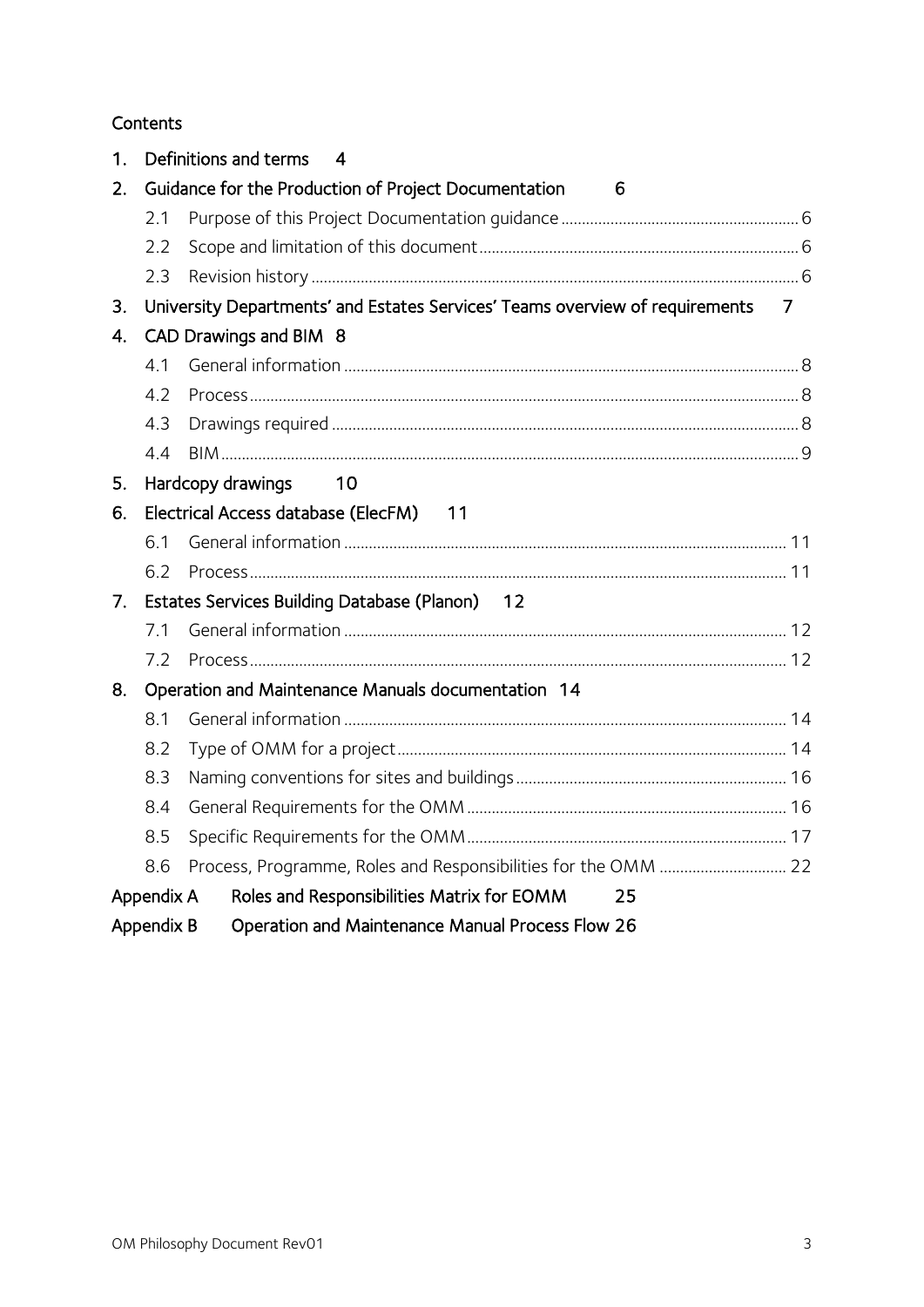# <span id="page-3-0"></span>1. Definitions and terms

The following definitions of terms and acronyms shall apply:

| <b>BMS</b>            | Building management system                                                                                                                                                                                                                                                                                                                                                                        |
|-----------------------|---------------------------------------------------------------------------------------------------------------------------------------------------------------------------------------------------------------------------------------------------------------------------------------------------------------------------------------------------------------------------------------------------|
| <b>BREEAM</b>         | Building Research Establishment Environmental Assessment<br>Method guidance as per Issue MAN4 Building User Guide                                                                                                                                                                                                                                                                                 |
| <b>Building</b>       | This refers to the building name and number as stipulated in the<br>University Building List which shall be used as a basis for the name<br>of the EOMM                                                                                                                                                                                                                                           |
| Building stakeholders | Asbestos Management, Asset & Space Management, Building<br>Services, Communications, Conservation & Buildings, Equality &<br>Diversity, Finance & VAT, Fire Safety, Insurance, IT Services, Legal<br>Services Office, Parks, Project Administration, Purchasing &<br>Tenders, Safety Office, Security Services, Strategic Facilities<br>Management, Sustainability, the Department, the Division. |
| <b>CAD</b>            | Computer-Aided Design drawings                                                                                                                                                                                                                                                                                                                                                                    |
| <b>CDM</b>            | Construction (Design and Management) Regulations 2015                                                                                                                                                                                                                                                                                                                                             |
| <b>CIBSE</b>          | Chartered Institution of Building Services Engineers                                                                                                                                                                                                                                                                                                                                              |
| Client                | Both Estates Services and the occupying Department(s)                                                                                                                                                                                                                                                                                                                                             |
| <b>COSHH</b>          | Control of substances hazardous to health                                                                                                                                                                                                                                                                                                                                                         |
| Design Consultants    | Includes the architect, structural, mechanical, electrical<br>engineers/consultants and other specialist designers.                                                                                                                                                                                                                                                                               |
| <b>EOMM</b>           | Electronic operation and maintenance manuals. Unless otherwise<br>stipulated, the EOMM shall be provided by the University's<br>designated EOMM Supplier                                                                                                                                                                                                                                          |
| <b>EOMM Supplier</b>  | The company designated to provide the University with electronic<br>operation and maintenance manuals                                                                                                                                                                                                                                                                                             |
| Equipment             | Any engineering plant, machine or component                                                                                                                                                                                                                                                                                                                                                       |
| ES                    | Oxford University Estates Services                                                                                                                                                                                                                                                                                                                                                                |
| FM                    | Estates Services Facilities management team who carry out<br>departmental maintenance responsibilities.                                                                                                                                                                                                                                                                                           |
| Handover              | The process carried out at the end of RIBA Stage 6 to transfer<br>responsibility for the building from the project team to the<br>occupying Department and Estates Services                                                                                                                                                                                                                       |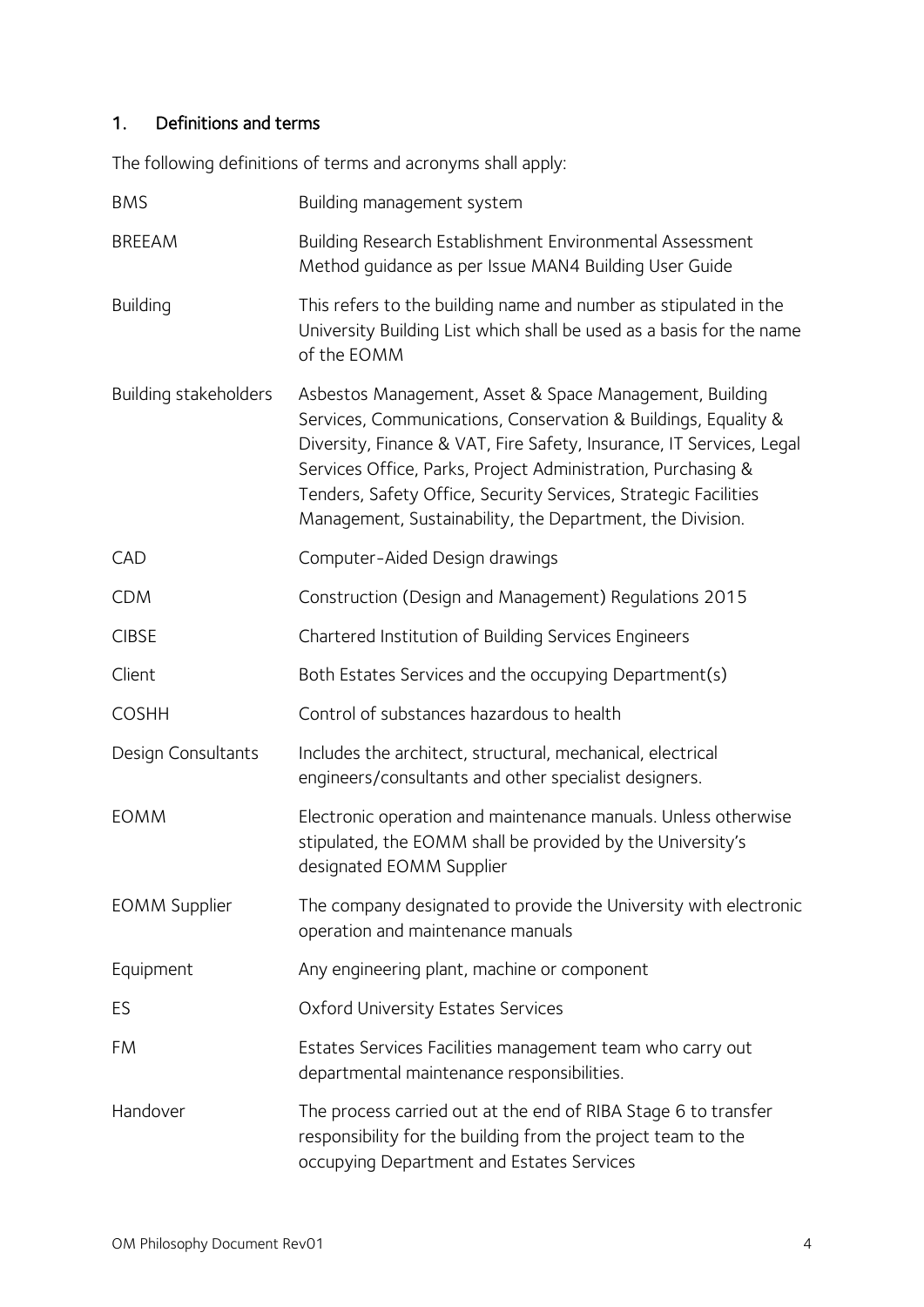| H&S                     | Health and safety                                                                                                                                                                                             |
|-------------------------|---------------------------------------------------------------------------------------------------------------------------------------------------------------------------------------------------------------|
| HV                      | High voltage                                                                                                                                                                                                  |
| Installation            | A specific system placed in position and set up for use                                                                                                                                                       |
| LV                      | Low voltage                                                                                                                                                                                                   |
| M&E                     | Mechanical and electrical engineers                                                                                                                                                                           |
| <b>OMM</b>              | Operation and maintenance manuals, also known as 'O&M'                                                                                                                                                        |
| OMM Programme           | The schedule for delivering an OMM                                                                                                                                                                            |
| <b>POMM</b>             | Paper-based operation and maintenance manuals                                                                                                                                                                 |
| <b>PPM</b>              | Planned and preventative maintenance                                                                                                                                                                          |
| Project                 | A project which creates or changes the fabric, structure or<br>equipment in a building                                                                                                                        |
| Project Team            | Comprises the Project Manager, civil, mechanical and electrical and<br>other technical consultants, architects, mechanical and electrical<br>installers, and Main Contractor                                  |
| <b>R&amp;M</b>          | Repairs and maintenance                                                                                                                                                                                       |
| RIBA Stage              | The 2013 RIBA Plan of Work stages are 0 Strategic definition,<br>1 Preparation & brief, 2 Concept design, 3 Developed design,<br>4 Technical design, 5 Construction, 6 Handover & close out, and<br>7 In use. |
| <b>SET</b>              | System Engineering Tools, effectively the control program for the<br>Building Management System in logic block format                                                                                         |
| Site                    | This refers to the site as stipulated in the University's Building List<br>which shall be used as a basis for the name of the EOMM                                                                            |
| System                  | Associated or independent equipment or appliances which, when<br>connected, form a complex unit                                                                                                               |
| SysAdmin                | ES Systems Administration team                                                                                                                                                                                |
| <b>Technical Author</b> | The people and/or organisations that write, collate and present<br>OMM information                                                                                                                            |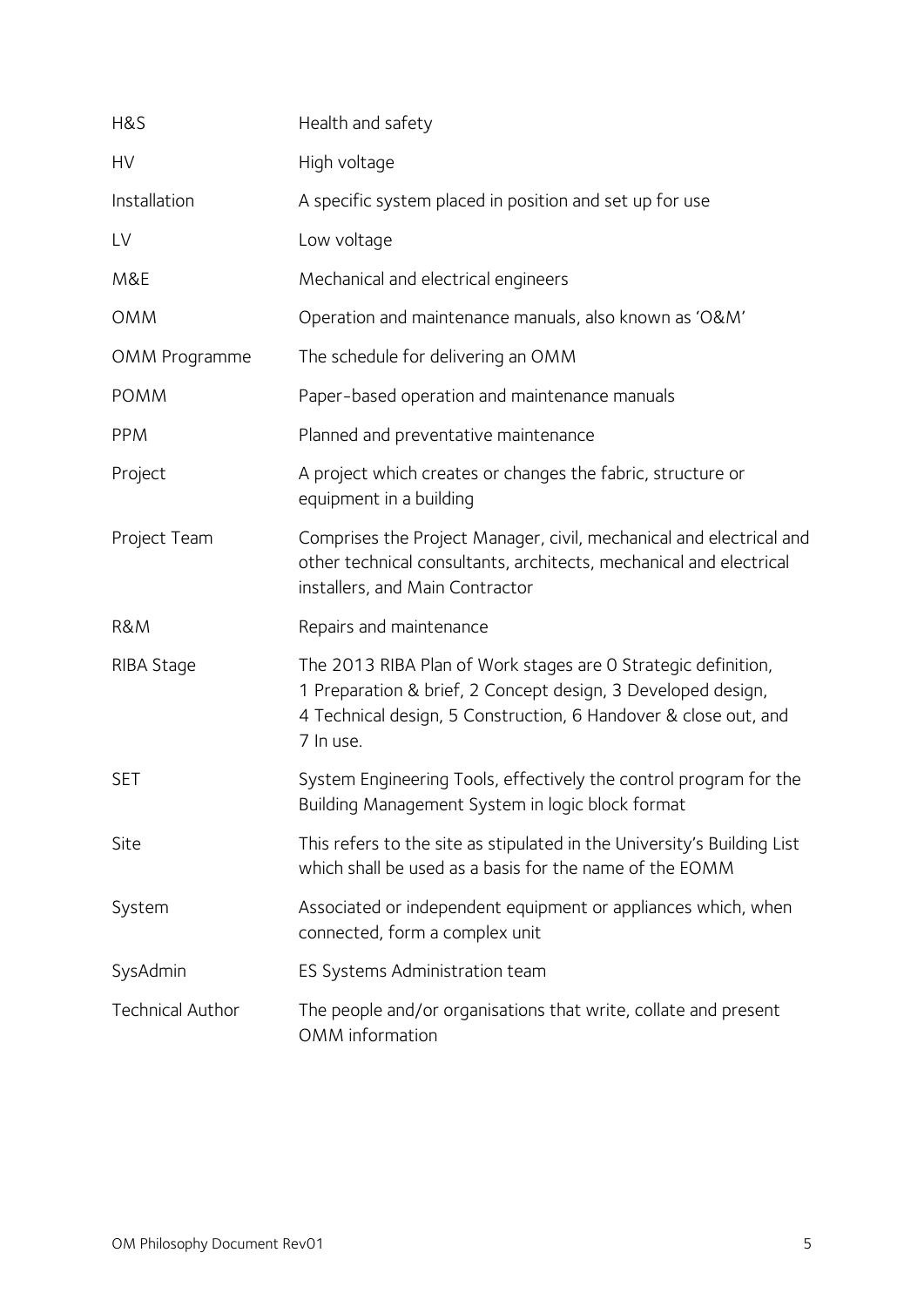# <span id="page-5-0"></span>2. Guidance for the Production of Project Documentation

# <span id="page-5-1"></span>2.1 Purpose of this Project Documentation guidance

The University's Estates Services teams and Departments require complete and current information for a building from when Estates Services hands over a project to the Department, through the life of the building for the operation, repair and maintenance, modification and finally at the end of the life of the building for decommissioning and disposal. The main goals of this guidance are to:

- Set out the requirements at Handover for project documentation of all University stakeholders to effectively manage a building's repairs, maintenance and disassembly.
- Remove the use of all paper-based operation and maintenance manuals (POMM).
- Rectify the issues associated with incomplete electronic operation and maintenance manuals (EOMM) at the time of Handover.
- Ensure records management and documents are produced to a high standard.

Consultation with the ES Head of Building Services is strongly recommended for all projects before commencing an OMM to agree the type of OMM and the responsible party for the approval of the final release of documentation.

# <span id="page-5-2"></span>2.2 Scope and limitation of this document

This O&M Philosophy Document defines the specification and provision of documents and processes associated with a building project post-construction, i.e. at RIBA Stage 7, for these teams:

- ES Operations (Building Services, Conservation & Buildings, Direct Labour Organisation)
- ES Information Management
- ES Systems Administration (SysAdmin)
- Occupying University Departments' Building maintenance teams or Estates Services Facilities management team

This guidance shall not detail project documentation required by ES Capital Projects during the construction and refurbishment of buildings undergoing RIBA Stages 0 to 6.

# <span id="page-5-3"></span>2.3 Revision history

Section 8.6 Project manager and Main Contractor roles clarified to resolve contradiction to JCT contract and CDM regulations. Note that Issue 1 was revised to Rev01.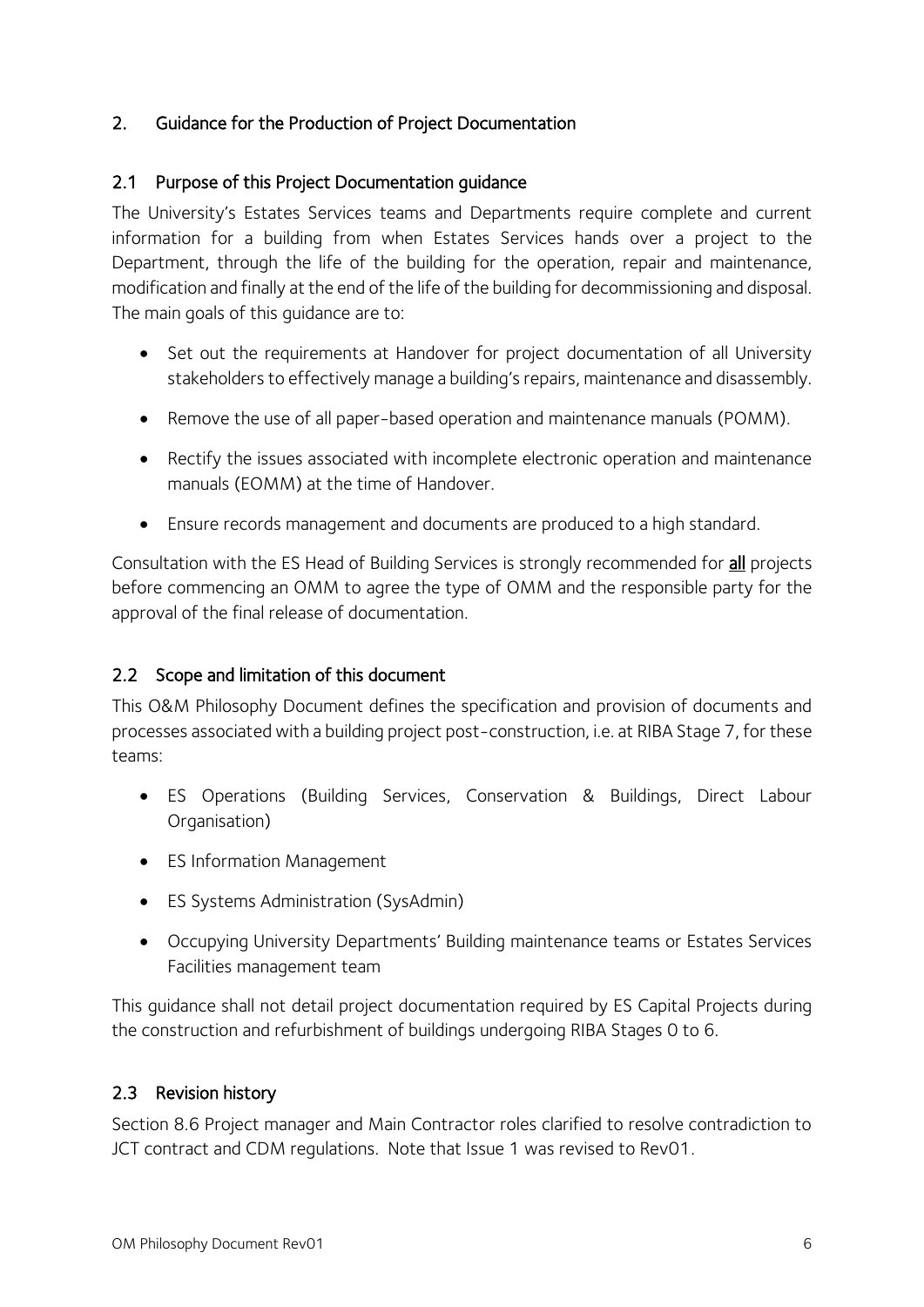## <span id="page-6-0"></span>3. University Departments' and Estates Services' Teams overview of requirements

#### Departments or Estates Services Facilities Management (FM)

Occupying Departments or FM require suitable and sufficient documentation to operate the building both in normal modes and in an emergency situation. Users of the OMM post-Handover shall typically have a very broad range of technical skills and a high level understanding of building systems.

#### Building Services, Conservation & Buildings, Direct Labour Organisation, Security Services

These teams use the OMM to set up the maintenance programme, to carry out fault finding and assist with reactive maintenance. OMM are also used to inform plant replacement and as a source of safety-related information to manage risks.

ElecFM is a Microsoft Access database of electrical information that is used by the Electrical section to manage all electrical records and the electrical programme of testing and inspection.

#### Capital Projects

Capital Projects requires complete project documentation at the time of Handover to the Department.

#### Environmental Sustainability

The Environmental Sustainability team requires information to support the Environmental Management System (ISO 14001) and to deliver and meet the University's environmental sustainability policy and resulting strategies.

#### Information Management

The Information Management team holds project records in archive. Information Management also requires current AutoCAD floor plans and drawings for updating the data in the ES Space database and for other information management activities including space charging and planning.

#### System Administrators (SysAdmin)

SysAdmin requires asset information to upload to Planon to set up the PPM routines. It uses asset information in Concerto to drive the condition survey.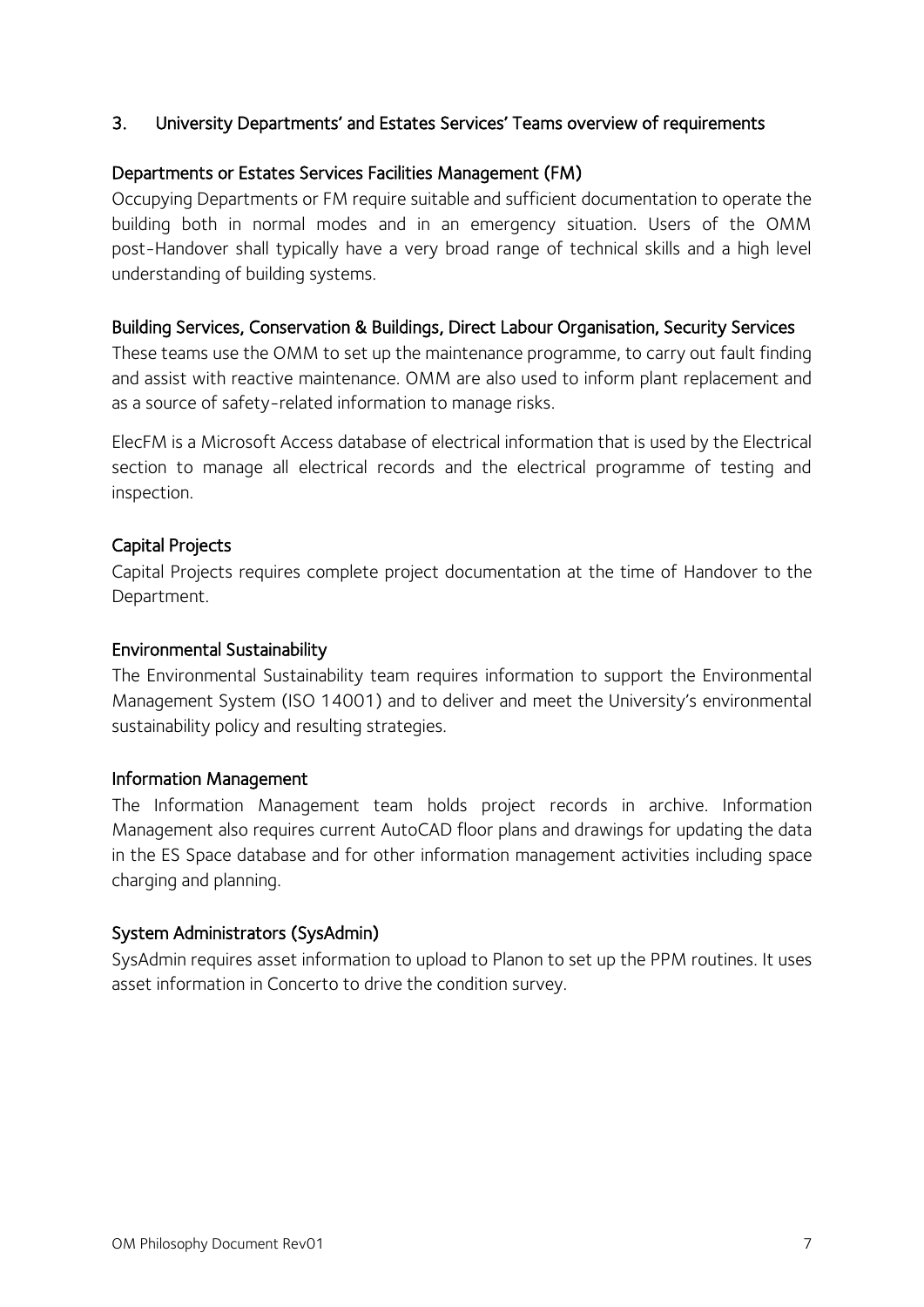# <span id="page-7-0"></span>4. CAD Drawings and BIM

The Main Contractor is responsible for providing all electronic drawings in AutoCAD format to the Information Management team in accordance with the ES CAD Standards. These drawings shall be managed by the Information Management team and stored on the O Drive.

# <span id="page-7-1"></span>4.1 General information

| Software:                 | AutoCAD, Revit                   |
|---------------------------|----------------------------------|
| Key users:                | <b>ES Information Management</b> |
| Providers of information: | Main Contractor                  |

The O Drive stores:

- The latest CAD drawings uploaded to Planon in \Property Information\[building number and name]\Drawings\General Arrangement.
- Old and scanned POMM information in \Property Information\[building number and name]\Manuals.
- Asbestos records information in \Property Information\[building number and name]\Health and Safety\Asbestos.

# <span id="page-7-2"></span>4.2 Process

The Main Contractor shall provide CAD drawings to the Information Management team. The drawings shall comply with the ES CAD Standards (available from CAD@admin.ox.ac.uk or the Concerto Library).

# <span id="page-7-3"></span>4.3 Drawings required

# **Schematics**

The drawings shall include but not be limited to:

- Each mechanical system or sub-system if large
- Each electrical system or sub-system if large
- Other systems, e.g. security, fire etc.

#### Layout

The drawings shall include but not be limited to:

- Architectural building
- Structural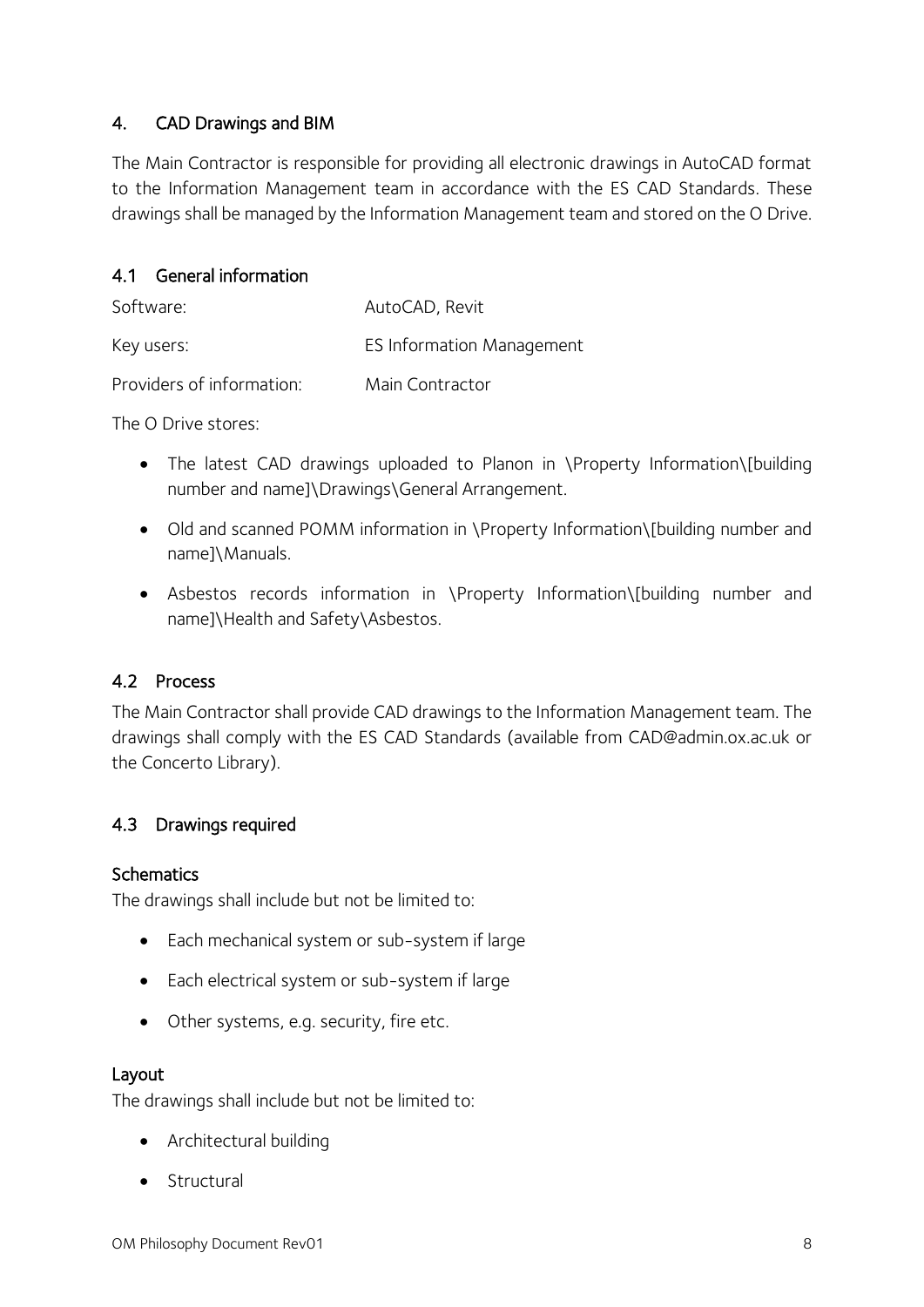- Mechanical
- Electrical
- Landscaping

# <span id="page-8-0"></span>4.4 BIM

For projects delivered using BIM the following are required.

- A 3D model
- Native drawings in Revit or equivalent to allow modifications to the model.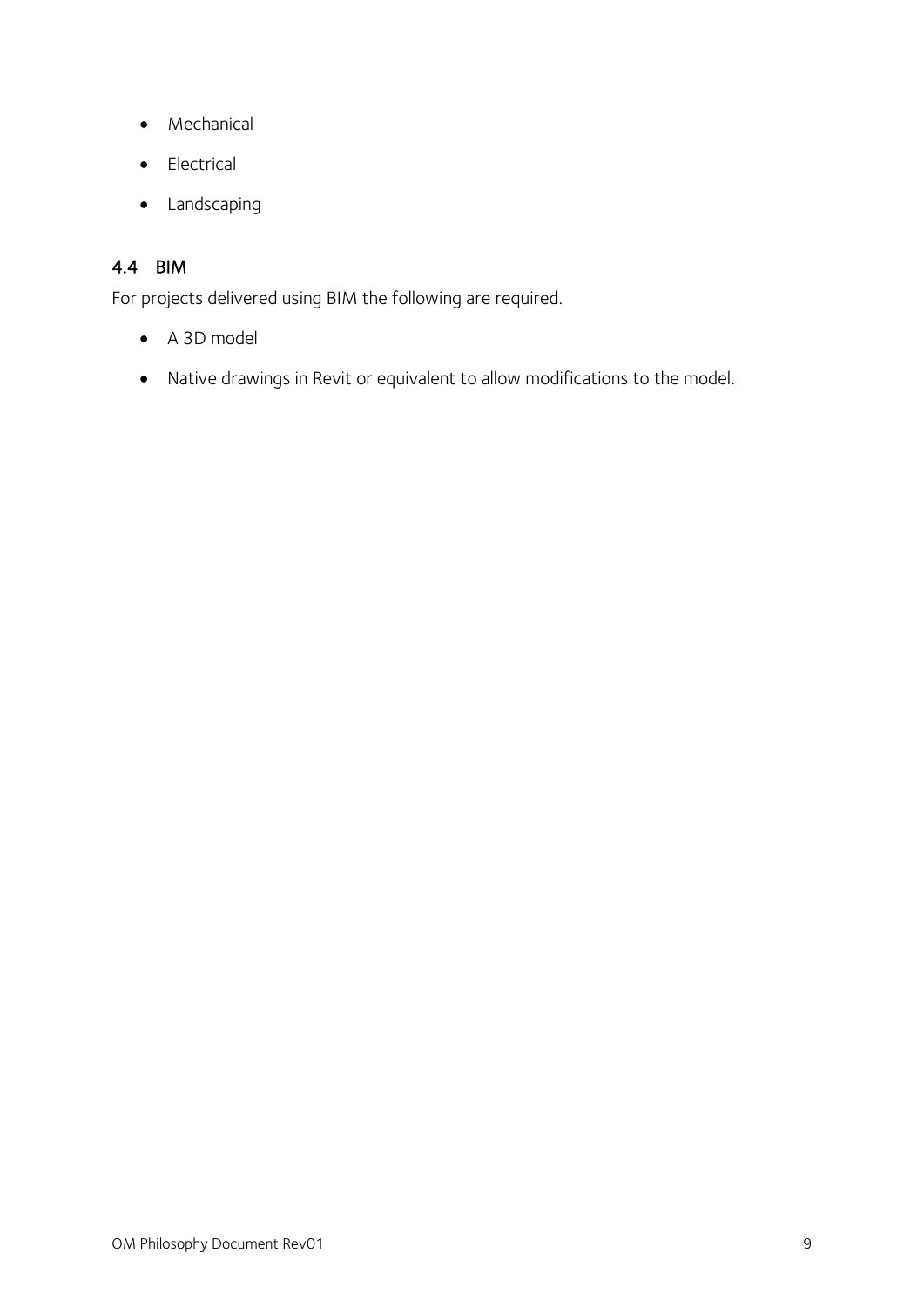# <span id="page-9-0"></span>5. Hardcopy drawings

The Main Contractor shall provide full-size encapsulated and framed 'as built' drawings of schematics of mechanical and electrical services and install these in the relevant plant rooms.

The drawings shall include:

- Low voltage schematic / electrical distribution
- Boilers and heating systems
- Chillers and chilled water systems
- Domestic hot and cold water systems
- Laboratory / process hot and cold water systems
- Air handling and ventilation systems
- Ground source heat pumps
- Combined heat and power system
- Gas system

The M&E Consultant shall check these drawings are updated to 'as built' and are installed in the appropriate places.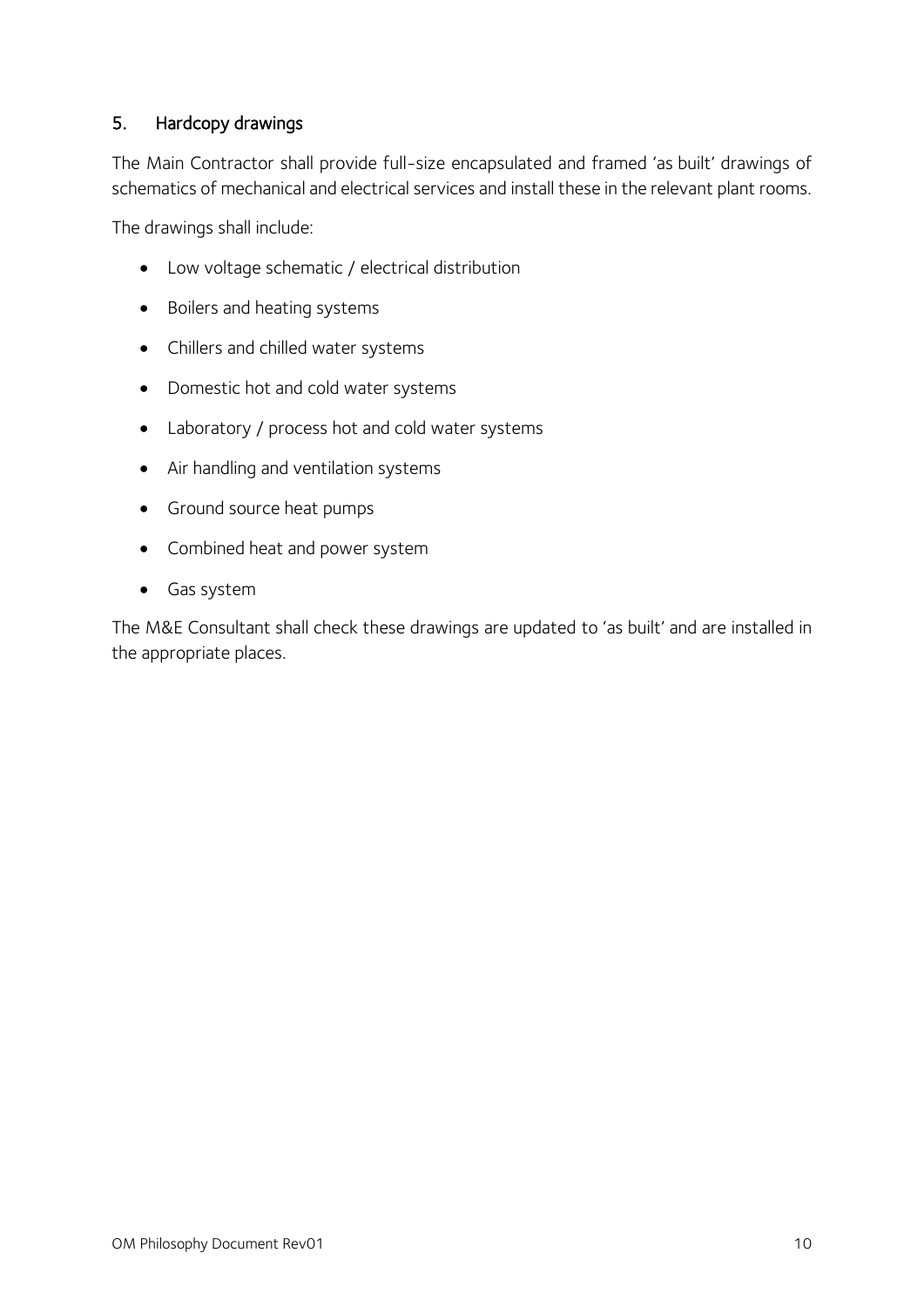# <span id="page-10-0"></span>6. Electrical Access database (ElecFM)

#### <span id="page-10-1"></span>6.1 General information

| Software:                 | Microsoft Access application         |
|---------------------------|--------------------------------------|
| Key users:                | ES Building Services Electrical team |
| Providers of information: | Main Contractor                      |

ElecFM holds all electrical distribution board and statutory testing information for all buildings at the University. PDF versions of the test certificates shall be included in the EOMM but it is not necessary to reproduce all ElecFM data in the EOMM. The EOMM shall refer the reader to ElecFM database for the latest electrical information

ElecFM stores:

- All electrical test and commissioning reports
- Asset data for all electrical components from transformers to final circuits
- Distribution board charts to the required University labelling standards
- Circuit test data which are validated to the latest British Standards

# <span id="page-10-2"></span>6.2 Process

The required electrical information shall be discussed and agreed with the ES Electrical Engineer at contract award. The Electrical Design Consultant shall check the information provided in ElecFM for accuracy and return it to the ES Electrical Engineer with high level information for uploading to ElecFM (a blank template in Microsoft Excel is available from the ES Electrical team). The ES Electrical Engineer shall forward the revised template to the Main Contractor. The Main Contractor shall provide the schedule of distribution boards and statutory testing information and return it to the ES Electrical Engineer in the Microsoft Access format compatible with ElecFM.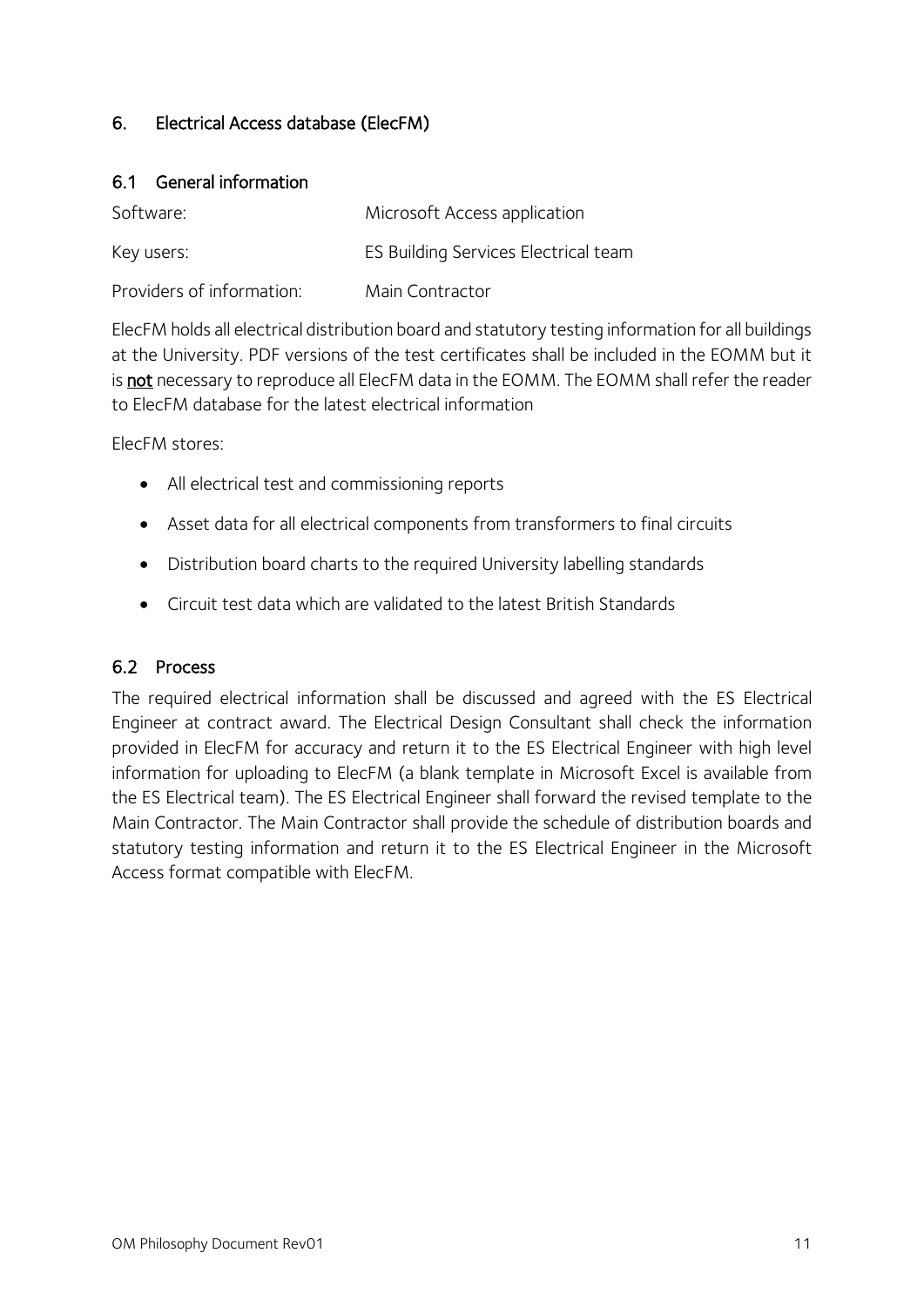# <span id="page-11-0"></span>7. Estates Services Building Database (Planon)

#### <span id="page-11-1"></span>7.1 General information

| Software:                 | Planon (cloud-based application)                                                                                           |
|---------------------------|----------------------------------------------------------------------------------------------------------------------------|
| Key users:                | ES Information Management, ES Operations, ES Facilities<br>Management Teams and building occupants of other<br>Departments |
| Providers of information: | EOMM Supplier (from information provided from or via the<br>Main Contractor)                                               |

Planon is used by many Departments in Estates Services to record property information and is used by the Repairs and Maintenance (R&M) teams to manage planned and reactive works, and by the Facilities Management teams to provide Helpdesk services including fault reporting, room reservations and hospitality for building occupants. It is the University's authoritative source for Space data including area, space usage, occupying Department and the data needed for space reporting and statutory returns such as TRAC (Transparent Approach to Costing), Space charging and EMR (Estates Management Record).

Planon is used to log asset information and associated planned and preventative maintenance (PPM) for the R&M teams. It provides information on the reactive and planned services carried out on the asset and the associated costs.

Planon stores:

- Building and space information including CAD floor plans
- Reactive and planned maintenance records
- Asset information
- Room booking and utilisation data

#### <span id="page-11-2"></span>7.2 Process

The EOMM supplier shall provide a standard asset register in Microsoft Excel format stating the following:

- Asset Reference
- **•** Asset Description
- Manufacturer
- Model No.
- Location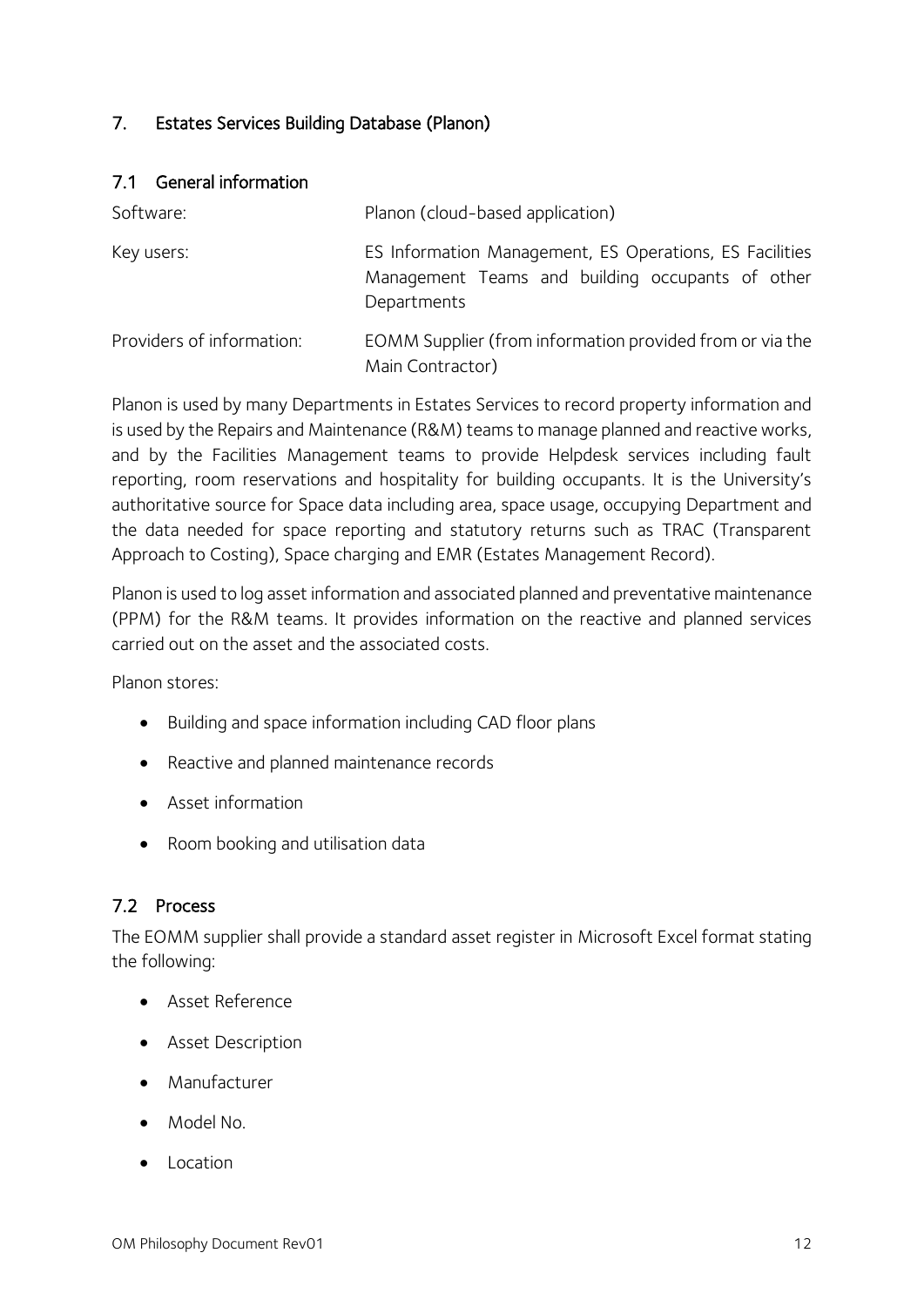This information shall be provided for all assets which require PPM. SysAdmin shall import asset information from a Microsoft Excel template to Planon and set up the PPM routines.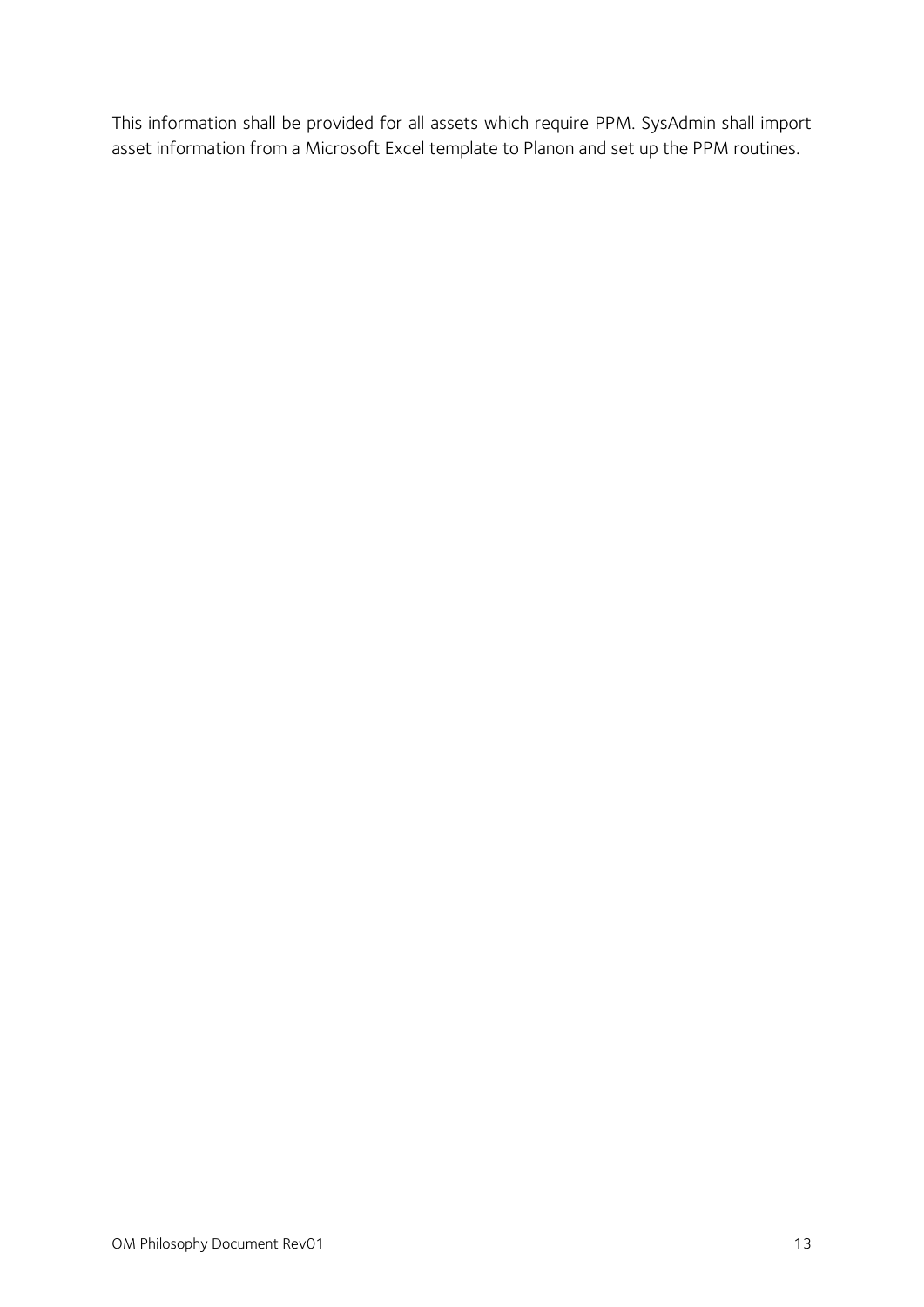# <span id="page-13-0"></span>8. Operation and Maintenance Manuals documentation

This section details the content, presentation and functionality of the OMM required for the safe, proper and efficient operation and maintenance of buildings managed by Estates Services. OMM are required for all projects but the complexity of the manual shall vary according to the size of the building and systems, and the amount of work undertaken on a building for which manuals may already exist.

The University shall almost always require an electronic OMM (EOMM) and shall only accept paper-based OMM (POMM) in exceptional circumstances. The approval of the type and supplier of OMM shall be at the discretion of the ES Head of Building Services.

# <span id="page-13-1"></span>8.1 General information

| Platform:                 | Edocuments<br>management system | Springboard | web-based | document                                         |
|---------------------------|---------------------------------|-------------|-----------|--------------------------------------------------|
| Key users:                | Occupying Department            |             |           | ES Building Services, ES Information Management, |
| Providers of information: | Main Contractor                 |             |           |                                                  |

Edocuments Ltd is the University's chosen provider to compile and host a project's EOMM and shall be available to users via a URL post-project. Edocuments Ltd's role is to support the Project Team for gathering information to populate the agreed standard format for a project's EOMM.

Edocuments Springboard stores:

- A Health and Safety file
- A Building Log Book and user guides for building managers and occupants
- User guides for BREEAM, PassivHaus and other certifying bodies
- Manuals to repair and maintain the building fabric and structure, and its mechanical and electrical systems and external services.
- Drawings in PDF format (within relevant sections)

# <span id="page-13-2"></span>8.2 Type of OMM for a project

OMM shall be prepared as follows:

- 'New builds' shall have full and complete EOMM at Handover.
- Refurbishments of **any size** where an EOMM is already in place shall update the existing EOMM to ensure it is current as well as clearly show any modifications since Handover.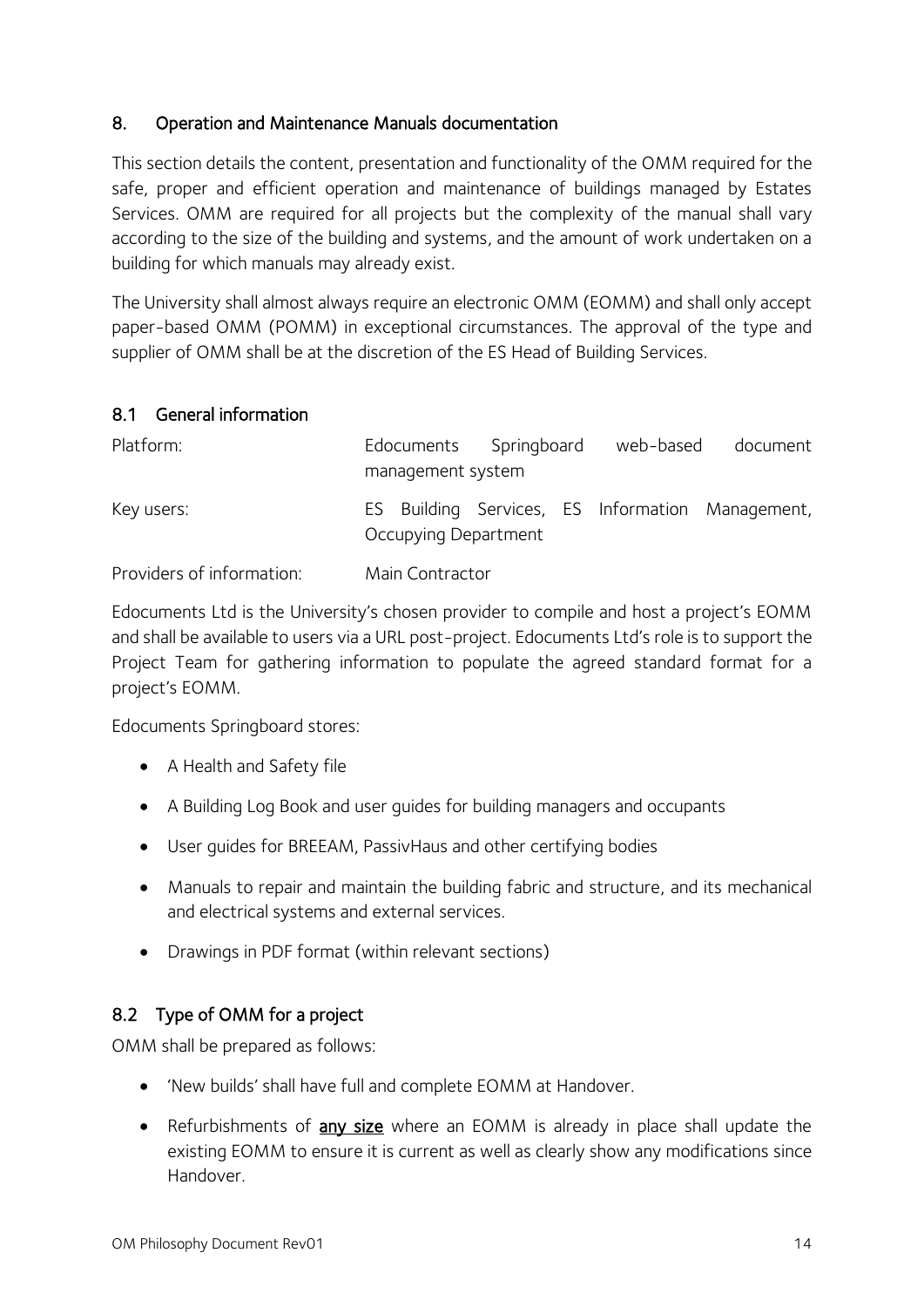- Any project which has an incomplete or outdated POMM is required to order an EOMM.
- Only minor equipment changes for works valued under £20k with an up-to-date POMM may update a POMM. However, electronic documentation of the modified equipment shall be obtained for the purposes of creating an EOMM in the future when the building is next refurbished. This data shall be held by the Information Management team.

#### EOMM Supplier

Edocuments Ltd has been selected by the University for the provision of EOMMs. The Main Contractor shall place an order with Edocuments Ltd at contract award to ensure time for the production of high quality manuals.

## Requirements for EOMM

The EOMM Supplier shall produce a full EOMM for main projects and a 'simple EOMM' for Intermediate Projects. A simple EOMM shall usually be the EOMM for an Intermediate project with a budget less than £250k but each EOMM shall be selected on the project's level of complexity and the value of individual assets.

#### Specific requirements regarding project information for EOMM

Where possible, hyperlinks to the same information within the EOMM is required. This is to avoid several copies being available in the EOMM. Where the same information applies to more than one area within the EOMM, hyperlinks and cross-referencing shall be inserted to draw the reader's attention to single place where the document has been uploaded to the EOMM.

#### User Guide for the EOMM

.

A 'How to' guide for Edocuments Springboard is available at [http://edocuments.co.uk/docs/SpringboardUserGuide.pdf.](http://edocuments.co.uk/docs/SpringboardUserGuide.pdf)

#### Requirements for POMM

#### Specific requirements regarding project information for POMM

As POMM shall be rarely used, please confer with the Head of Building Services for details of the information required. Even if POMM are provided, all information shall also be provided in electronic flat files.

#### Softcopies of paper-based documents

If a current POMM is no larger than 2 binders, all information shall be scanned as a PDF and provided in an electronic format to be uploaded to a 'dummy' project in the EOMM.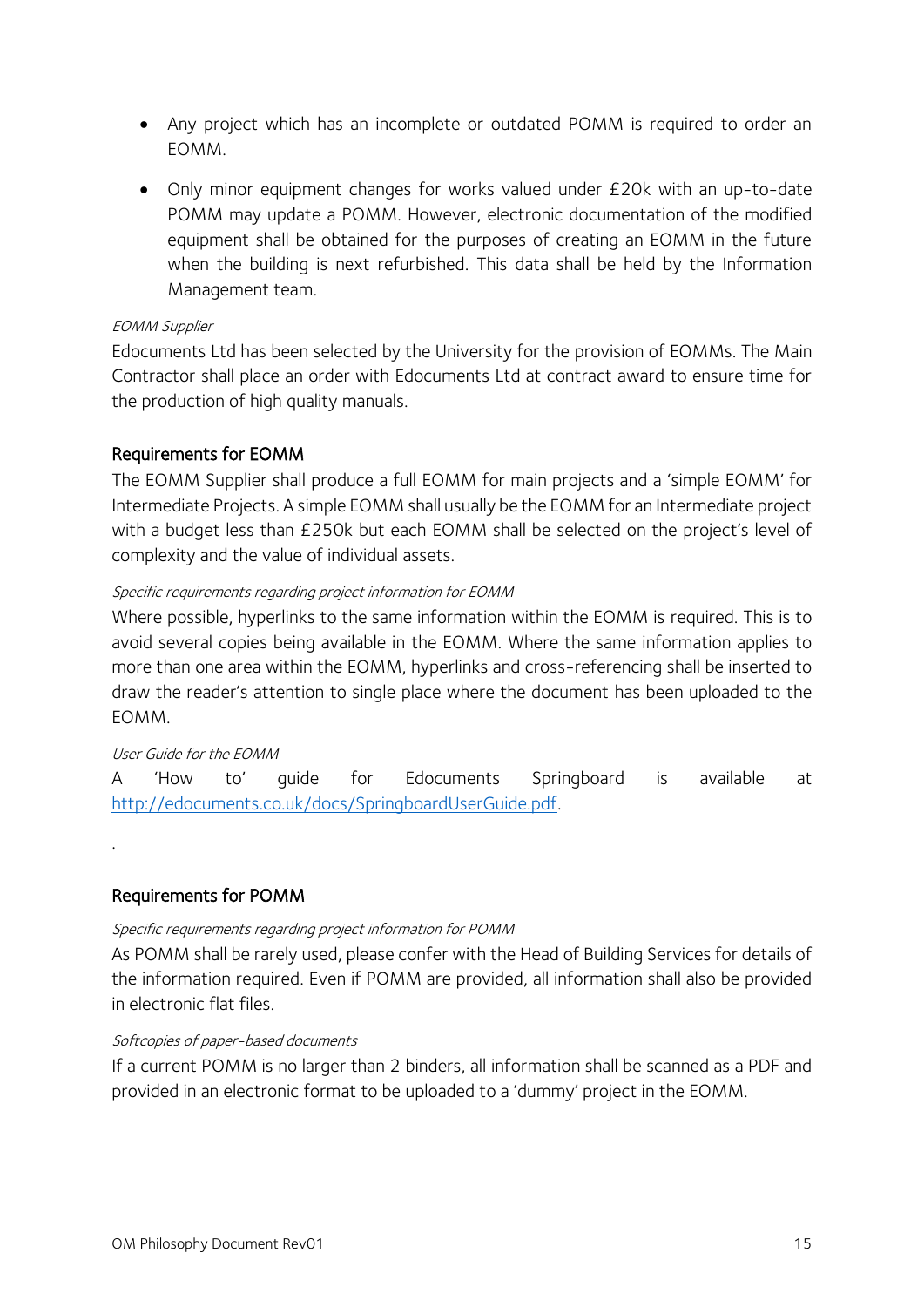# <span id="page-15-0"></span>8.3 Naming conventions for sites and buildings

Site and building names and numbers for naming projects in the EOMM are found on the University Building List as provided by ES Information Management. For information on the numbering of individual spaces in a building, please contact the Information Records Manager and the CAD technical officers.

# <span id="page-15-1"></span>8.4 General Requirements for the OMM

# Language and style

The aim of the OMM is to provide suitable and sufficient information in a clear and concise manner. All text shall be in English and in plain English where possible. The descriptive sections shall be concise, complete and unambiguous to minimise misunderstanding. Where possible, jargon shall be avoided. All new terms shall be defined when first introduced. Abbreviations may only be used if previously defined, their meaning is clear from the text or are in general use within the building services industry. The imperative mood (i.e. commands to undertake specific actions) shall be used for operation, maintenance and disassembly instructions.

# Illustrations and drawings

Illustrations, drawings and diagrams incorporated in the OMM shall be easily understood when read with the relevant text. For EOMM, where possible, original artwork shall be used rather than second or third generation scans. If original artwork cannot be obtained, consideration shall be given to redrawing diagrams and illustrations. Copies of the 'as built' drawings shall be provided in the EOMM. Please see the ES CAD Standards document for drawing specifications.

# User ability

The OMM will be used by people with different levels of technical competence. As a general guide, the personnel expected to use an OMM shall be:

- Non-technical: such as a Facilities Manager or caretaker (responsible for updating the Building Log book)
- Generally technical: with broad-based maintenance skills e.g. mechanical and electrical fitters
- Specialist contractors: the original equipment manufacturers and specialist maintenance contractors not from the original equipment manufacturers.

# Copyright

Sole copyright shall pass to Oxford University ES. All the end of the defects period of each project the EOMM Supplier shall provide a DVD of all the final documentation.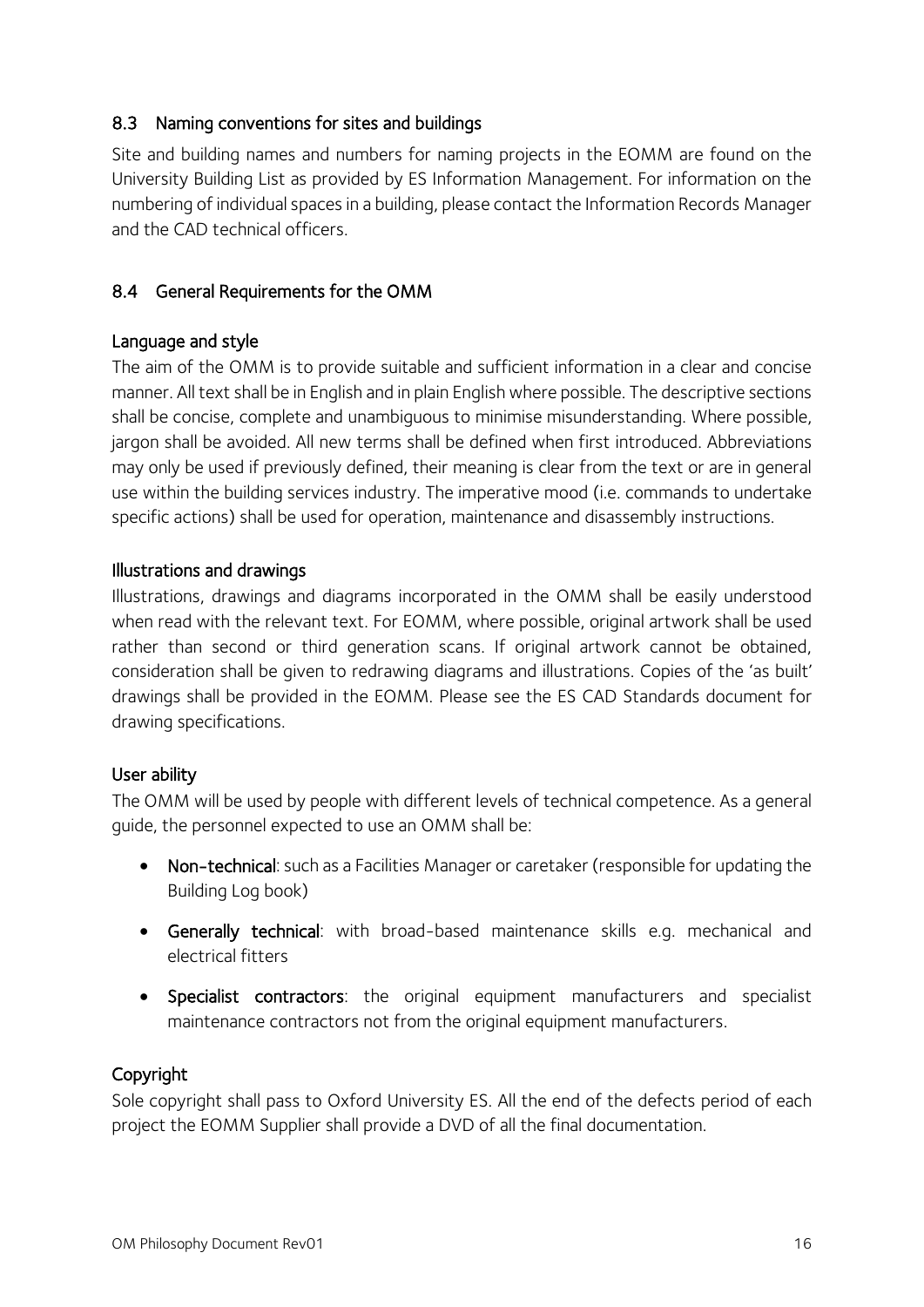# Drawing files

Drawing files provided within the EOMM shall be in PDF format. Note that drawings are also required separately in AutoCAD format (please refer to ES CAD Standards).

# Delivery of non-EOMM information

Where possible, an EOMM is preferred. However, if a POMM is updated, in addition to softcopies of all documentation, two hard copies of the POMM shall comprise loose-leaf, A4 pages on good quality paper. The paper weight shall be at least 100 gsm. All drawings shall be full-size prints folded to A4 in individual wallets. Loose-leaf, four-ring binders constructed from PVC-covered heavyweight card shall be used for binding. Dividers between sections and parts shall use stepped, overlapping, printed card. The binders shall be no more than three quarters full, allowing ES to add additional information at a later date.

All POMM shall include the electronic versions of all documents in Microsoft Word and PDF formats and forwarded in a DVD to the ES Information Management team.

# <span id="page-16-0"></span>8.5 Specific Requirements for the OMM

Sub-headings shall contain sub-folders with specific information at each system level e.g. heating, ventilation air conditioning, high and low voltage electrical distributions, small power lighting etc. The EOMM shall include but not be limited to the following.

# Health and Safety File fully compliant with the CDM Regulations

The H&S File shall be fully compliant with the CDM Regulations and include but not be limited to:

- A brief description of the scope of work carried out and also what was out of scope where there is potential for confusion
- Residual hazards and how these were dealt with e.g. asbestos, contaminated land, water bearing strata, buried services, etc.
- Hazardous materials used e.g. lead paint, pesticides, application of special coatings which may not be burnt off etc.
- Key structural principles e.g. bracing, sources of substantial stored energy, roofs, particularly if these may hinder placing scaffolding or heavy machinery
- Removing, dismantling and disposing of information for the installed plant and equipment e.g. special arrangements for lifting, the disassembly order or other special instructions for dismantling etc.
- Cleaning and maintaining H&S information about equipment to clean and/or maintain the services and structure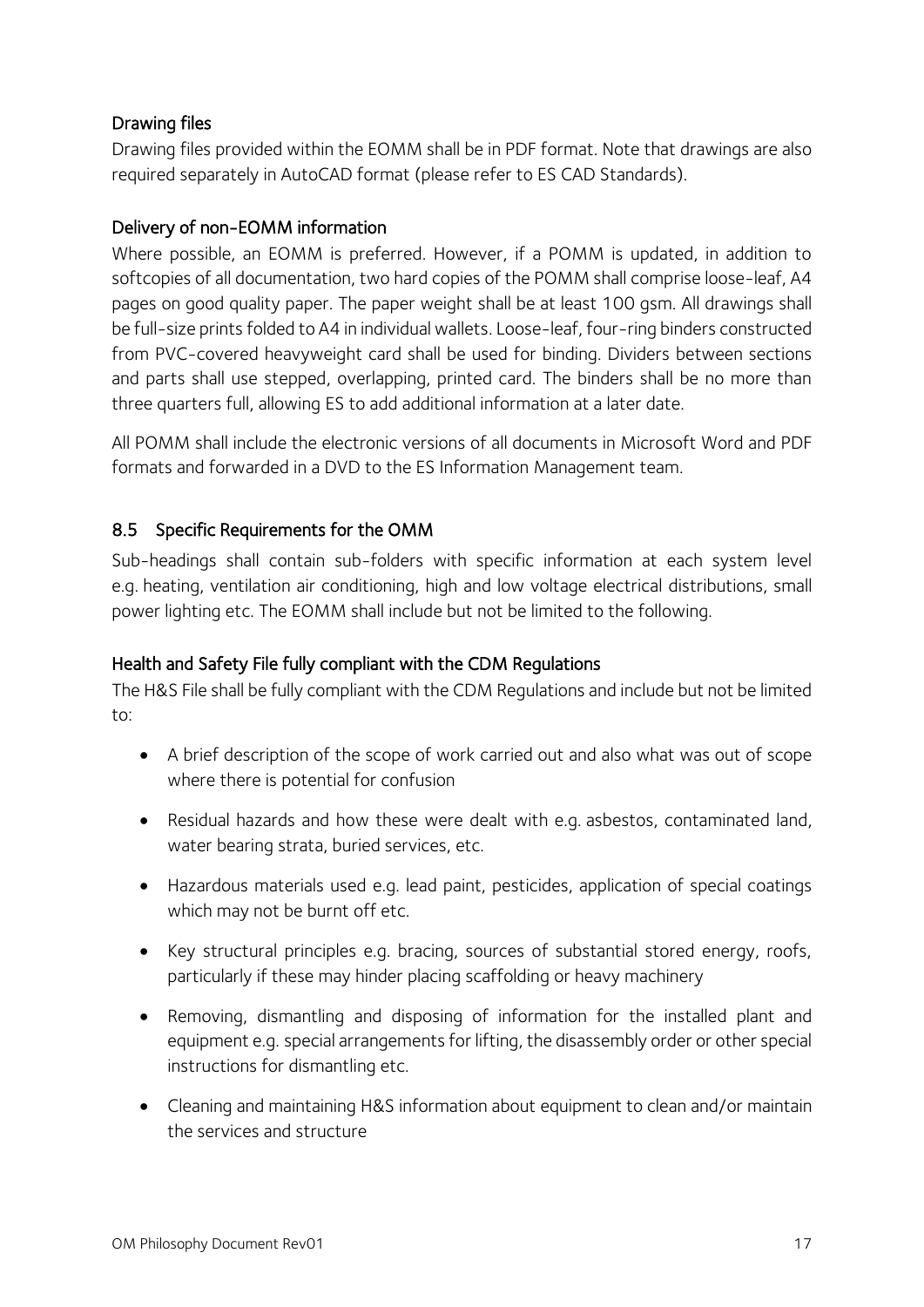- Services for the nature, location and markings of significant services including underground cables, gas supply equipment, fire-fighting and other emergency services
- Information and 'as built' drawings of the structure, plant and equipment e.g. the means of safe access to and from service voids, fire doors and compartmentalisation etc.
- Inter-related system dependencies (cause and effect) which highlight details of faults, alarms and other links which when activated have an impact on another system or building
- Maintenance and operability review documents updated to 'as built' status

# Building Log Book (Part L2)

The log book is produced for the departmental building manager and shall be in accordance with the style and format of the templates provided in CIBSE publication 'TM31 Building Log Books' and include:

- Record of updates and annual reviews
- Purpose and responsibilities
- Links to key documents e.g. suppliers manuals in the mechanical or electrical sections
- A project directory stating all Sub-Contractors and suppliers stating the company name, address, contact person's email address and phone number and website
- Commissioning, Handover and compliance with Part L
- Overview of the building design
- Summary of area/occupancy
- Summary of main building services
- Overview of the BMS and other control systems
- Occupant information including passwords
- Metering, monitoring and targeting strategy
- Building energy performance records
- Maintenance and operability review
- Description of major alterations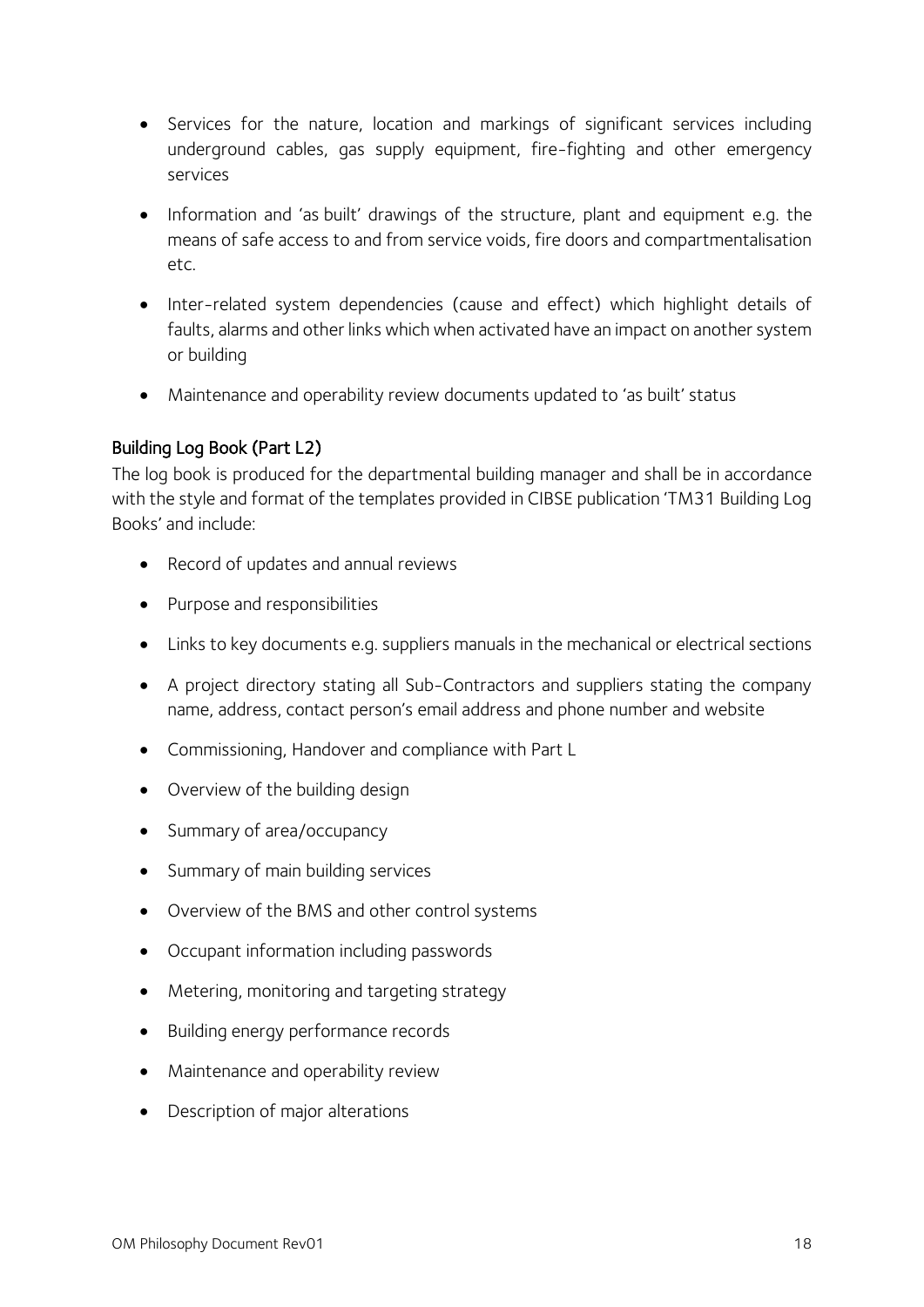# Building

The building section manual shall include but not be limited to:

- Scope of building works and what is out of scope. This is expected to be more detailed than the H&S file
- A project directory stating all Sub-Contractors and suppliers stating the company name, address, contact person's email address and phone number and website
- Structural design including calculations
- Fire protection including detection and suppression systems
- All relevant design information and structural calculations, criteria, investigation reports, piling logs, etc.
- A breakdown of scope of works for Sub-Contractors
- Relevant building certificates including warranties
- Finishes schedules etc., paint colour and brand, carpets, ceiling tiles kitchen fittings, sanitary goods etc.
- Specification information for building materials which may need replacement or repair e.g. glazing, cladding, stone types to include colour, manufacturer, etc.
- **•** Asset Register
- Planning approvals and consent including all submitted documentation (heritage statement, design and access statement etc.) including minor amendments non-material amendments and planning conditions
- Statutory inspections e.g. lifting equipment (please note, the lift shall appear in the Mechanical section)
- Photographic record of opening-up works where applicable (e.g. for historic buildings)
- Record drawings e.g. architectural and structural, fire, etc.
- Annotated drawings showing location of building materials

# **Electrical**

The electrical section manual shall include but not be limited to:

- An asset Register
- Scope of electrical works and what is out of scope. This is expected to be more detailed than the H&S file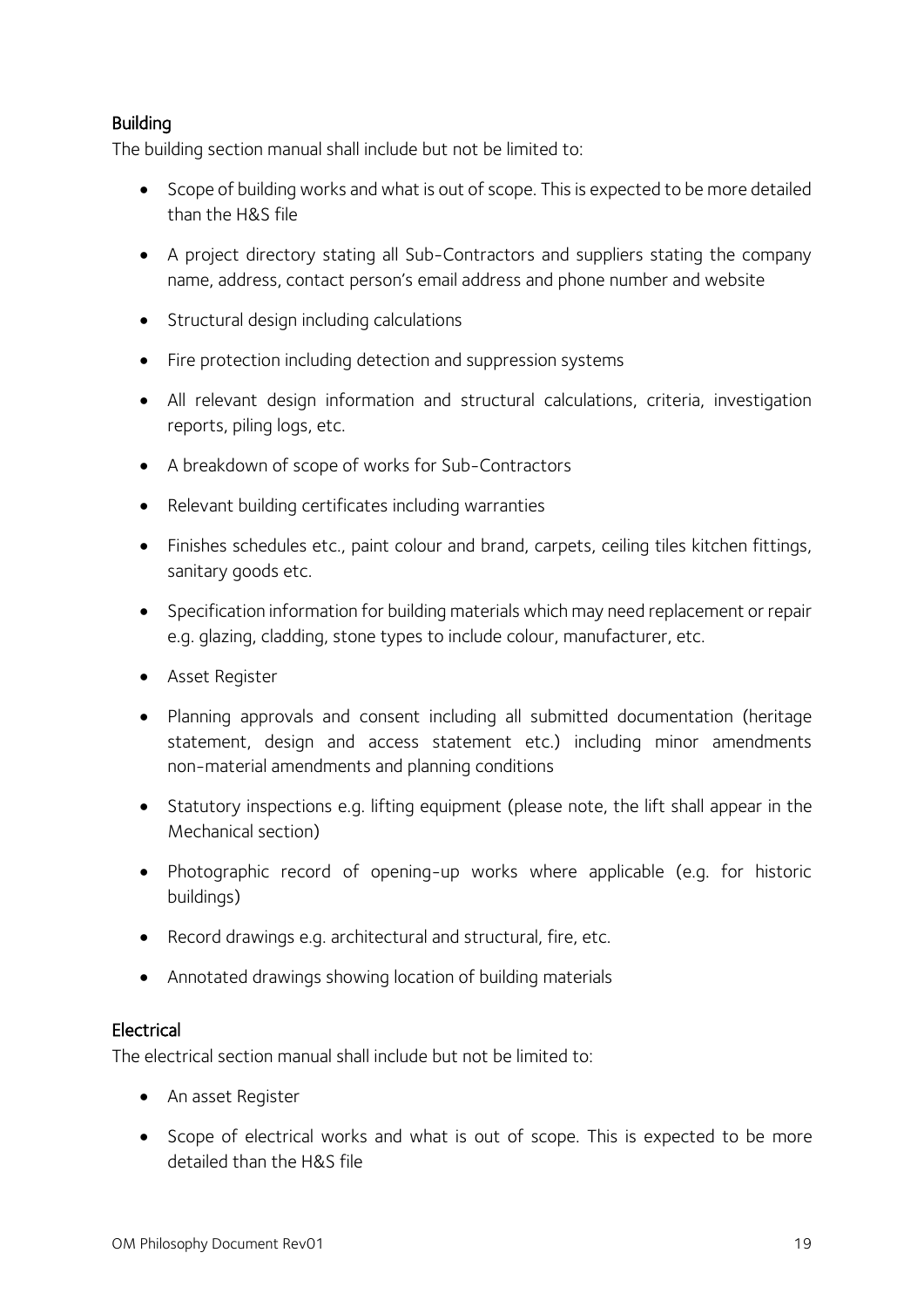- A general overview of each electrical service listing all installed systems, the areas being served and the design conditions for each area.
- A project directory stating all Sub-Contractors and suppliers stating the company name, address, contact person's email address and phone number and website
- Design information stating all parameters and a description of the design intent
- All commissioning and other test results. The OMM is to refer the reader to the [Electrical Access database \(ElecFM\)](#page-10-0) for current information
- Warranties
- RIBA Stage 3 report updated with tracked changes to 'as built' status (drawings shall be linked rather than included in the report)
- A register of and all record drawings split into schematic and layout sections
- Drawings of inter-related system dependencies (cause and effect) which highlights details of faults, alarms and other links which when activated have an impact on another system or building
- Access control
- Communication systems e.g. phone, radios
- Security systems
- Structured cabling
- Statutory inspections including electrical systems/appliances, emergency lighting and fire alarms etc.
- Note that testing and inspection data is not required as it shall be supplied as part of the ElecFM requirements

# **Mechanical**

- Asset Register
- Scope of mechanical works and what is out of scope. This is expected to be at a higher level of detail than the H&S file
- A general overview of each mechanical service listing all installed systems, the areas being served and the design conditions for each area
- A project directory stating all Sub-Contractors and suppliers stating the company name, address, contact person's email address and phone number and website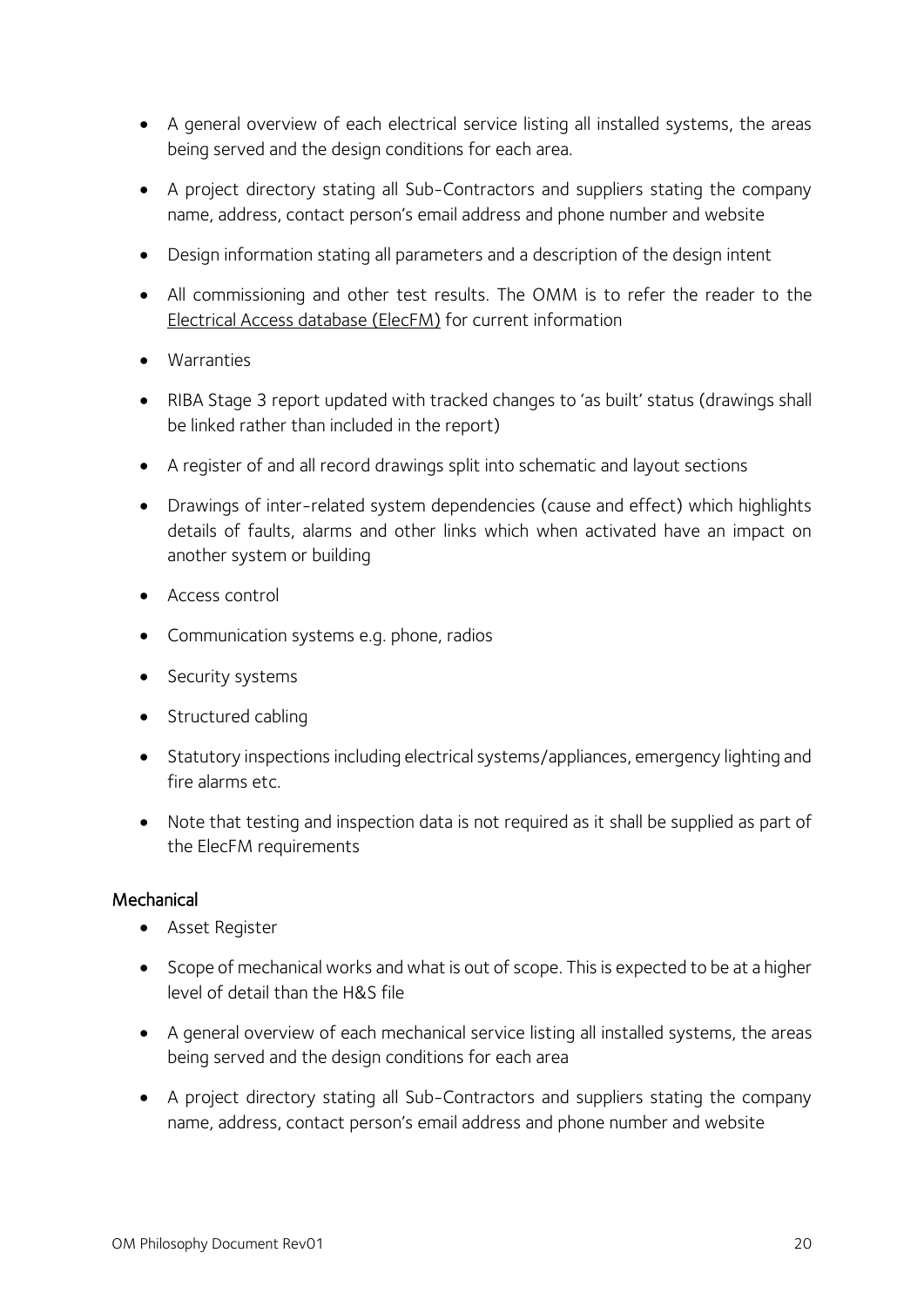- Design information which includes all parameters and a description of the design intent
- RIBA Stage 3 report updated with tracked changes to 'as built' status (drawings shall be linked rather than included in the report)
- All commissioning and other test results
- Warranties
- All record drawings and register split into schematic and layout sections
- Drawings of inter-related system dependencies (cause and effect) which highlights details of faults, alarms and other links which when activated have an impact on another system or building
- Public Health Systems
- Transportation (lifts)
- Statutory inspections of:
	- o Hot and cold water services
	- o Lifts
	- o Pressure systems

#### Building Management System

The BMS information shall form part of the Mechanical manual and include but not be limited to:

- Record panel wiring diagrams
- System structure diagram
- LAN map
- Description of operation
- Points schedule and schedule of point sets
- Relevant commissioning information
- Component manuals
- 'As built' SET files (these files shall also be loaded to the head-end BMS computer).
- SET files as at Practical Completion in PDF format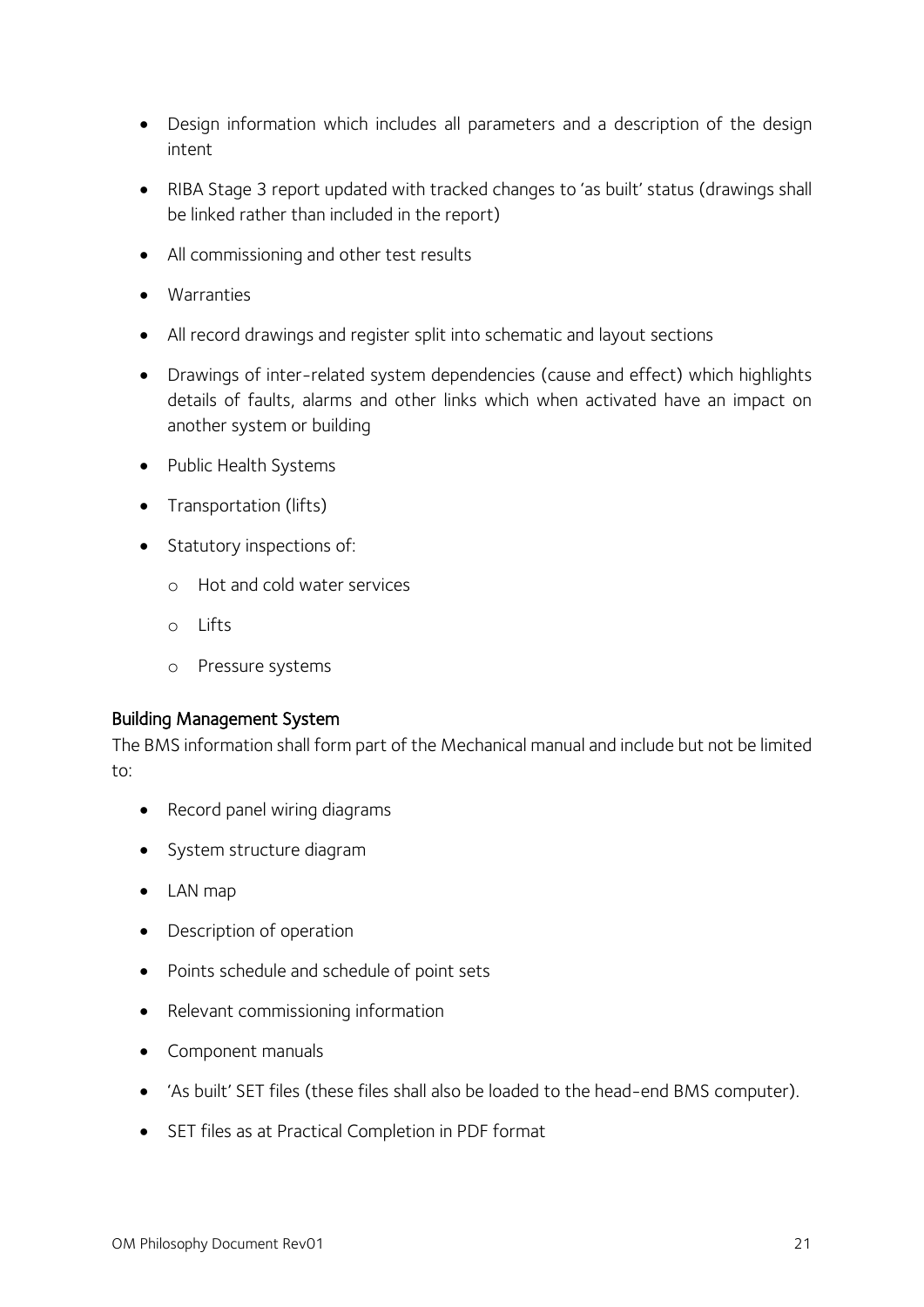# Environmental Sustainability

#### Environmental and Sustainability Certification

In accordance with BREEAM, PassivHaus or other relevant certifying bodies. In addition to the Building Log Book, BREEAM requires a 'Building User Guide' in plain English stating the everyday operations of the building.

Without the provision of adequate information and guidance it is likely the building shall be used inappropriately, leading to dissatisfaction of occupants and wasted resources. The aim of this BREEAM issue is to ensure design features are used efficiently and changes to office space are managed in the most appropriate manner. For detailed requirements of the Building User Guide, refer to the latest issue of BREEAM guidance.

The Building User Guide requires the information in each section for general building users and the Facilities Manager.

# <span id="page-21-0"></span>8.6 Process, Programme, Roles and Responsibilities for the OMM

A process flow diagram for the EOMM showing the key responsibilities for each design and delivery team member is found in [Appendix B.](#page-25-0)

As most OMM shall be electronic, information below regarding EOMM shall apply to POMM unless otherwise stipulated.

The key steps for the production and delivery of the EOMM are as follows. Please see [Appendix A](#page-24-0) for a matrix outlining the roles and responsibilities during the EOMM process.

# Nominating the OMM Supplier

The ES Head of Building Services shall provide the Project Manager with the contact details for the EOMM Supplier. The default EOMM Supplier is Edocuments Ltd.

# Ordering the OMM

The Project Manager shall check that the EOMM's production is included in the Main Contractor's scope. Assembly of the EOMM by the Main Contractor shall be commenced no later than 4 weeks after the award of the contract to the Main Contractor.

# Hosting the EOMM

The EOMM Supplier shall be responsible for ensuring the EOMM is written, compiled, completed and hosted in accordance with the requirements of this specification. All authoring shall be carried out by the EOMM Technical Author. Consultants and contractors shall provide all necessary supporting material.

The EOMM Supplier shall meet the Main Contractor to brief on the project's scope and to produce an agreed detailed documentation delivery programme (the OMM programme). The EOMM Supplier shall set up the EOMM project on Edocuments Springboard (or equivalent) and carry out suitable and sufficient training to all members of the project team. The EOMM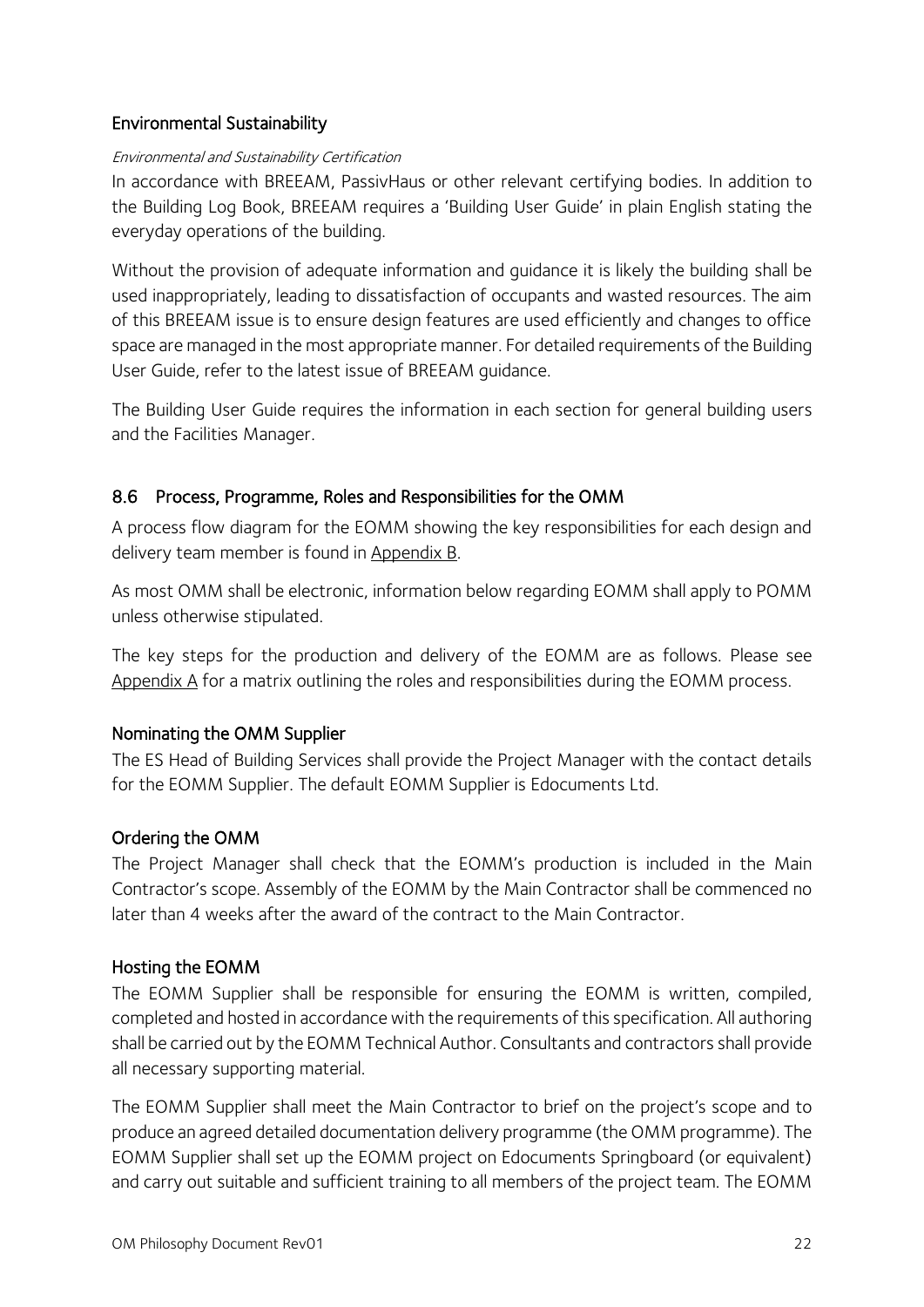Supplier shall sense check all documents are comprehensive, accurate and legible (as far as practical) and correctly uploaded. The EOMM Supplier shall continuously host and manage EOMM access both during the project and 12 months post-Handover.

The EOMM Supplier shall monitor Sub-Contractors' upload of information to meet the OMM programme including following up as required with Project Managers, Main Contractors and Sub-Contractors to meet the programme. To determine the status of all documentation, the EOMM supplier shall provide suitable dashboard, reporting and commenting tools for use by the Project Manager and other members of the Project Team. These people shall be kept continuously updated.

The EOMM supplier shall issue monthly reports to the project Team. The monthly reports shall include the general status of EOMMs and list of outstanding tasks (missing information not supplied to programme) and who has not reviewed the document as required.

# Delivering the OMM Programme

The Main Contractor is responsible for meeting the OMM Programme schedule and for making the correct project documentation available to the EOMM Supplier. The Main Contractor shall employ the EOMM Supplier to produce electronic (and where stated elsewhere within this document, hardcopy) information for Handover.

For all projects, the EOMM shall be the responsibility of the Main Contractor from award of contract 4 to end of RIBA Stage 6. Documents shall begin being uploaded to Edocuments Springboard as early as reasonably practicable.

Each month, the ES Capital Projects Programme Support Officer shall provide an EOMM status report to Project Managers.

# Uploading correct information to the EOMM

The Main Contractor's Sub-Contractors are responsible for uploading comprehensive, accurate, appropriate, legible documentation in the correct formats as described elsewhere in this O&M Philosophy Document in accordance with the OMM Programme. The Main Contractor shall monitor the progress of documentation uploaded.

# Timely completion of EOMM

The Main Contractor is responsible for the timely delivery and execution of the EOMM programme. This responsibility includes monitoring the progress of the EOMM, following up with the Sub-Contractors where information is missing or inaccurate as well as the coordinating the approval by the Design Consultants.

The Project Manager shall maintain oversite of progress of the production of the manuals and if the EOMM is behind schedule, the ES Capital Projects Programme Manager shall contact the Contract Administrator to obtain a written rectification plan of how it will be delivered in line with the EOMM programme.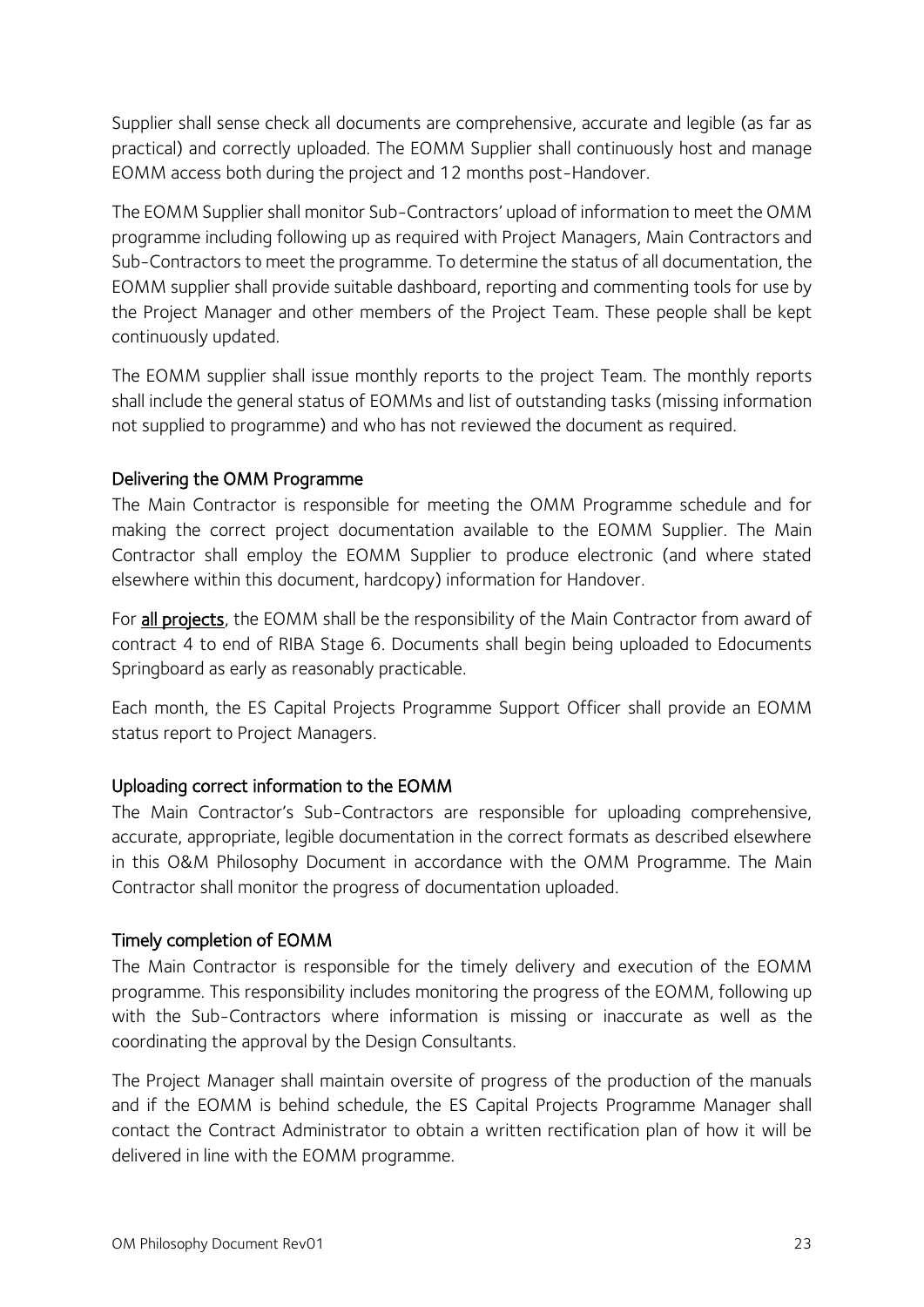# Checking and Approval

The Design Consultants shall check that all documentation is comprehensive and accurately reflects the 'as built' project. During RIBA Stage 5, the Design Consultants shall regularly check their section of the EOMM and make appropriate comments. Prior to Handover, the Design Consultants shall fully review and approve the final documents available in the EOMM.

Each building stakeholder is responsible for checking the relevant section of the final documentation in the EOMM in a timely manner to allow sufficient time for review and approval by the ES Section by the relevant owner. The programme for this must be defined before construction begins, i.e. prior to award of contract.

Handover documentation is expected to be 100% complete at Practical Completion. However, it is acknowledged that in some instances this is not always practical. Where information is not complete the Main Contractor must seek guidance from the Contract Administrator no less than five days prior to Sectional and/or Practical Completion as to whether this is required prior to Sectional and/or Practical Completion. The Main Contractor shall provide the final EOMM to the Head of Building Services for final review no later than 25 working days after Practical Completion.

Estates Services shall sign acceptance of the final EOMM no later than 40 working days after receipt of the final EOMM. The acceptance certificate shall be uploaded in the Concerto checklists by the Project Manager.

One year after Practical Completion, the SysAdmin team shall review who has access to the project and remove all contractors and consultants unless there is a specific requirement e.g. for seasonal commissioning.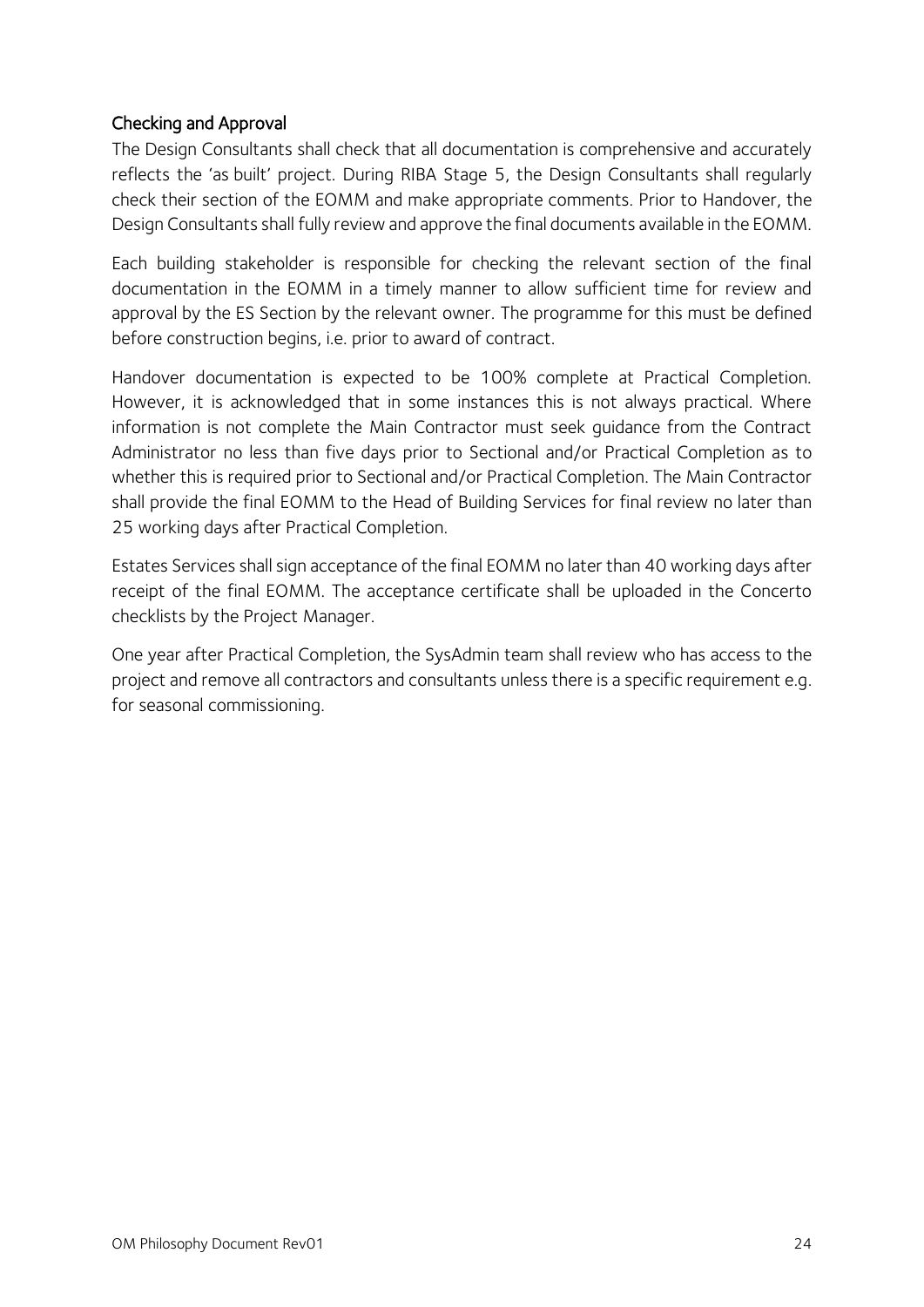#### <span id="page-24-0"></span>Appendix A Roles and Responsibilities Matrix for EOMM

For details regarding the process see Section [8.6 above.](#page-21-0)

| Responsibilities<br>Roles<br>(L: Responsible for leading team<br>M: Member of responsible team) | Main<br>Contractor | Sub-<br>Contractors | Design<br>Consultants | <b>CDM</b> | Stakeholders | Project<br>Manager | Programme<br>Manager | Programme<br>Support<br>Officer | <b>EOMM</b><br>Supplier | Information<br>Management | SysAdmin |
|-------------------------------------------------------------------------------------------------|--------------------|---------------------|-----------------------|------------|--------------|--------------------|----------------------|---------------------------------|-------------------------|---------------------------|----------|
| Raise order for EOMM Supplier                                                                   |                    |                     |                       |            |              |                    |                      |                                 |                         |                           |          |
| Instruct, train and advise in the operation of the system                                       | M                  | M                   | M                     | M          | M            | M                  |                      |                                 |                         | M                         |          |
| Develop the detailed scope of the OMM Programme                                                 |                    |                     | M                     |            |              | M                  |                      |                                 | M                       |                           |          |
| Upload information in accordance with the OMM programme                                         |                    | M                   | M                     |            |              |                    |                      |                                 |                         |                           |          |
| Production & distribution of progress reports                                                   |                    |                     |                       |            |              |                    |                      |                                 | M                       |                           |          |
| Monitoring of progress                                                                          |                    |                     | M                     |            | M            | M                  | M                    |                                 | M                       |                           |          |
| Chasing uploading of information to programme                                                   | M                  | M                   | M                     |            |              | M                  |                      |                                 | L                       |                           |          |
| Checking of relevant document content for 'completeness'                                        | M                  | M                   | M                     |            |              |                    |                      |                                 |                         |                           |          |
| Final checking prior to Handover                                                                | M                  |                     |                       |            |              | M                  |                      |                                 | M                       |                           |          |
| Stakeholder checking prior to Handover                                                          | M                  |                     |                       |            | M            | L                  |                      |                                 |                         |                           |          |
| Handover of EOMM                                                                                |                    |                     |                       |            |              | M                  | M                    |                                 | M                       |                           |          |
| 1 month post-Handover completion works                                                          |                    |                     |                       |            | M            | M                  |                      |                                 | M                       |                           |          |
| Release of retention related to EOMM                                                            |                    |                     |                       |            | M            | M                  | M                    |                                 |                         |                           |          |
| Archival of a copy of the EOMM in Estates Services network O Drive                              |                    |                     |                       |            |              |                    |                      |                                 |                         |                           |          |
| Ongoing management of EOMM                                                                      |                    |                     |                       |            |              |                    |                      |                                 |                         | M                         |          |

Main Contractor. Responsible for the delivery of suitable and sufficient project final documentation and Edocuments Springboard. They shall engage the services of the EOMM Supplier to produce electronic and, where stated elsewhere within this document, hardcopy information for Handover to the University.

Sub-Contractors. Responsible for uploading comprehensive, accurate, appropriate, legible documentation in the correct formats.

Project Manager. Responsible for monitoring and reporting on the performance of the Project Team in the delivery of the EOMM. Identify and agree a strategy with the Stakeholders and Main Contractor prior to the award of the Main Contract as to how the Main Contractor will obtain Stakeholder approvals prior to Practical Completion.

ES Programme Manager. Oversees multiple capital projects and ensure that documentation is produced in a timely manner.

**ES Programme Support Officer.** Provides reports to Project Managers on the status of project documentation.

Design consultants. Includes the architect, structural, mechanical, electrical engineers/consultants, and other specialist designers. They need to ensure all documentation is comprehensive and accurately reflects the 'as built' project. They must regularly check the documentation when it is added to Edocuments Springboard and make appropriate comments. Prior to Handover consultants shall review and approve the final documents available for the project in Edocuments Springboard.

EOMM Supplier (Edocuments Ltd). Shall meet the Main Contractor for a briefing on the scope of the project and produce and agree a detailed documentation delivery programme. Edocuments Ltd shall set up the EOMM project on Edocuments Springboard and carry out suitable and sufficient training to all members of the project team. They shall check all documents are uploaded to the correct section and are comprehensive, accurate, and legible (as far as practical). They shall issue reminders to subcontractors to upload information to programme and follow up with Sub-Contractors and Main Contractors where deadlines are missed. They shall continuously provide suitable dashboards and reporting tools for use by the project team to determine the status of all documentation. They shall provide a system for members of the project team to comment on documentation. They shall host the manual and manage access for the project team for a minimum of 12 months after Practical Completion

Construction Design & Management (CDM). The coordinator of construction, design and management regulations.

University stakeholders for building security, safety, repairs and maintenance (Stakeholders). Each team is responsible for checking the relevant section of the final OMM documentation.

ES Information Management. Is the ultimate owner of project documentation, shall hold the information on the DVDs of the final documentation and maintain all CAD drawings.

ES System Administrators (SysAdmin). 12 months after Practical Completion, SysAdmin shall review and manage access to Edocuments Springboard. At any stage, SysAdmin shall update documentation when informed of changes and provided with new information.